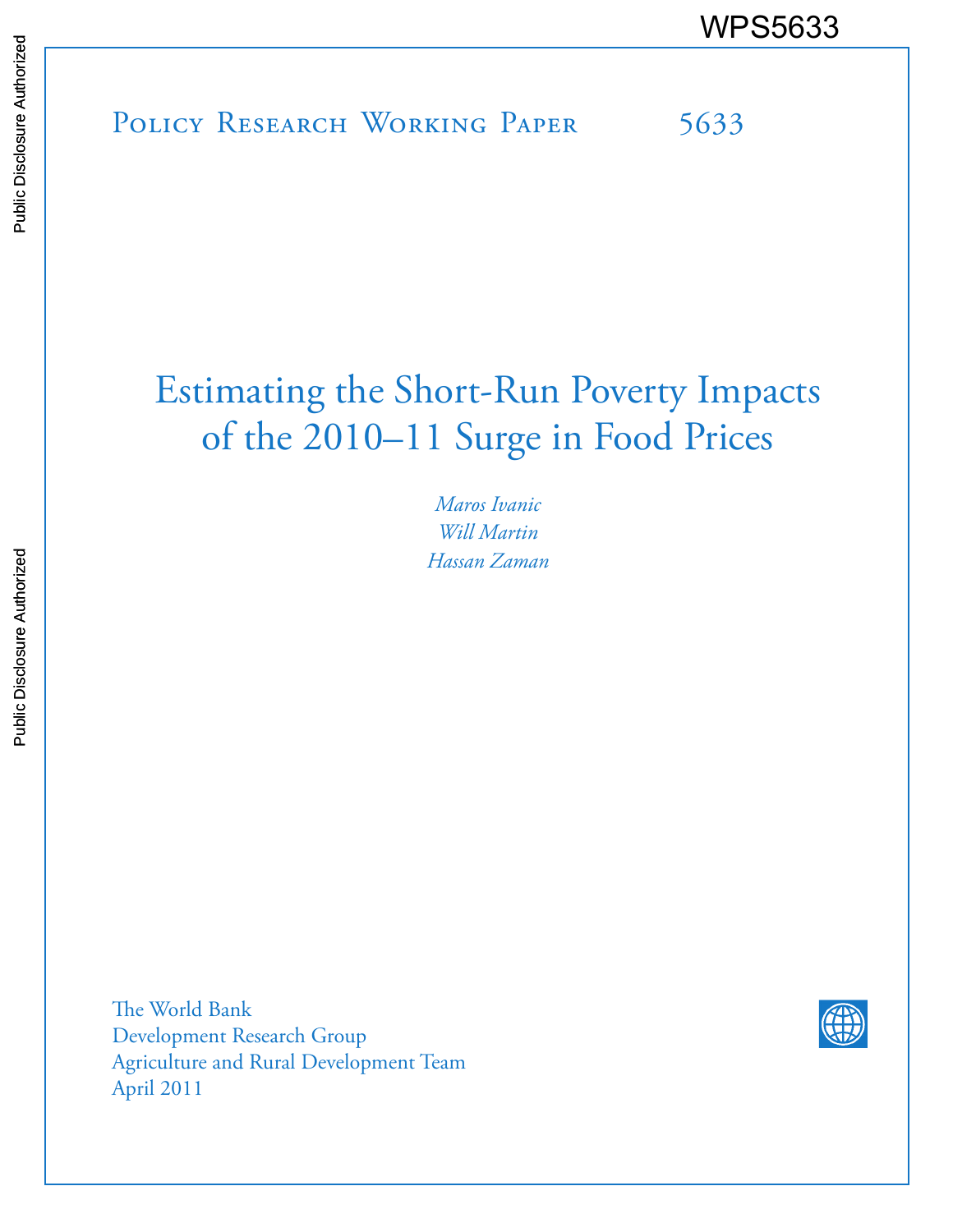#### POLICY RESEARCH WORKING PAPER 5633

### **Abstract**

Global food prices have increased substantially since mid-2010, as have prices in many developing countries. In this study we assess the poverty impact of the price changes between June and December 2010 in twentyeight low and middle income countries. This is done by gathering detailed information on individual households' food production and consumption levels for thirtyeight agricultural and food commodities to assess the impacts on household welfare. This study estimates that this sudden food price surge increased the number of poor people globally, but with considerably different impacts in different countries. The heterogeneity of these impacts is partly related to the wide variation in the transmission of global prices to local prices and partly to differences in households' patterns of production and consumption. On balance, the adverse welfare impact on net buyers outweighs the benefits to net sellers resulting in an increase in the number of poor and in the depth of poverty. We estimate that the average poverty change was 1.1 percentage points in low income countries and 0.7 percentage points in middle income countries with a net increase of 44 million people falling below the \$1.25 per day extreme poverty line.

This paper is a product of the Agriculture and Rural Development Team, Development Research Group. It is part of a larger effort by the World Bank to provide open access to its research and make a contribution to development policy discussions around the world. Policy Research Working Papers are also posted on the Web at http://econ.worldbank.org. The authors may be contacted at mivanic@worldbank.org, Wmartin1@worldbank.org, and hzaman@worldbank.org.

*The Policy Research Working Paper Series disseminates the findings of work in progress to encourage the exchange of ideas about development*  issues. An objective of the series is to get the findings out quickly, even if the presentations are less than fully polished. The papers carry the *names of the authors and should be cited accordingly. The findings, interpretations, and conclusions expressed in this paper are entirely those of the authors. They do not necessarily represent the views of the International Bank for Reconstruction and Development/World Bank and its affiliated organizations, or those of the Executive Directors of the World Bank or the governments they represent.*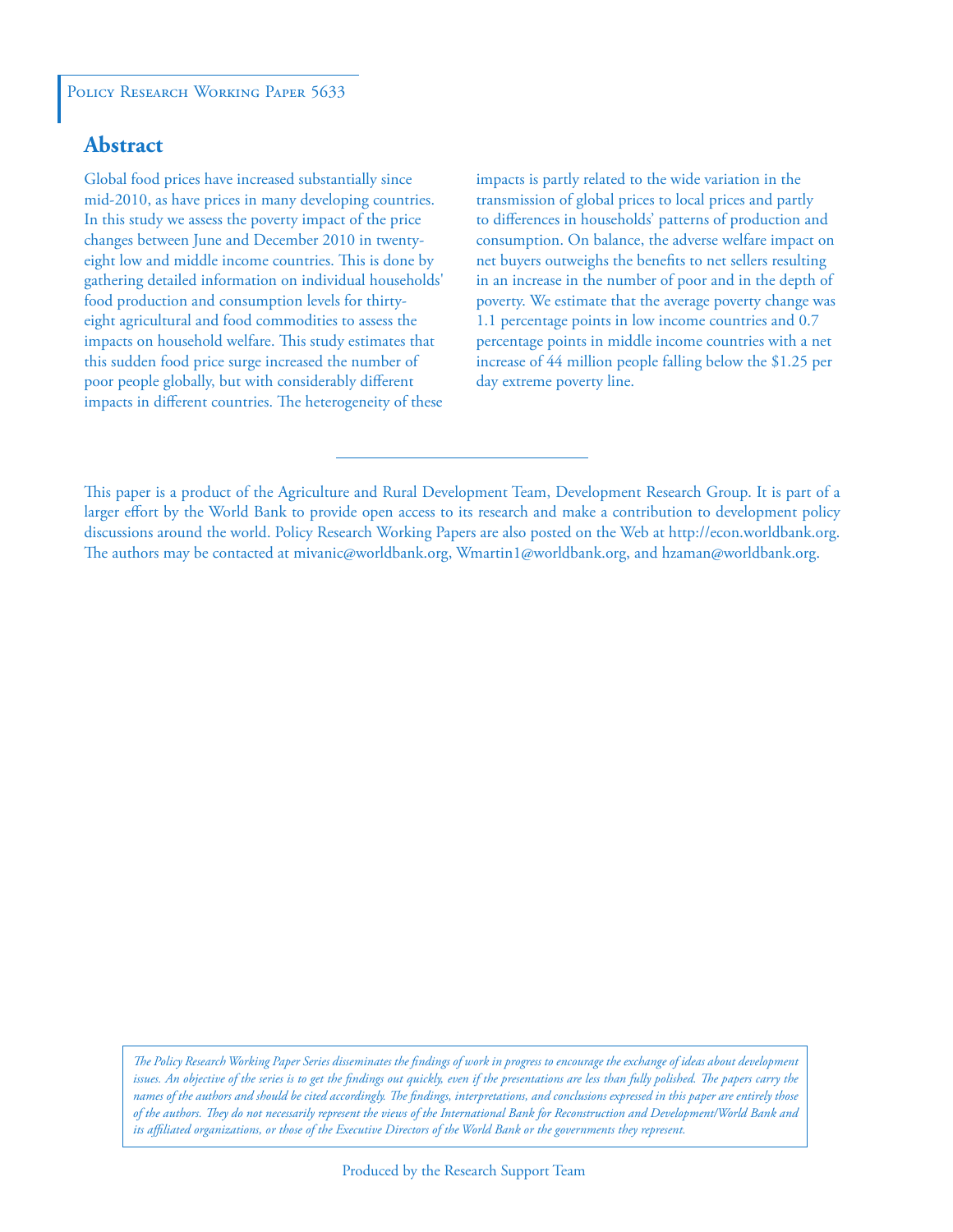## **Estimating the short-run poverty impacts of the 2010–11 surge in food prices**

Maros Ivanic, Will Martin and Hassan Zaman

World Bank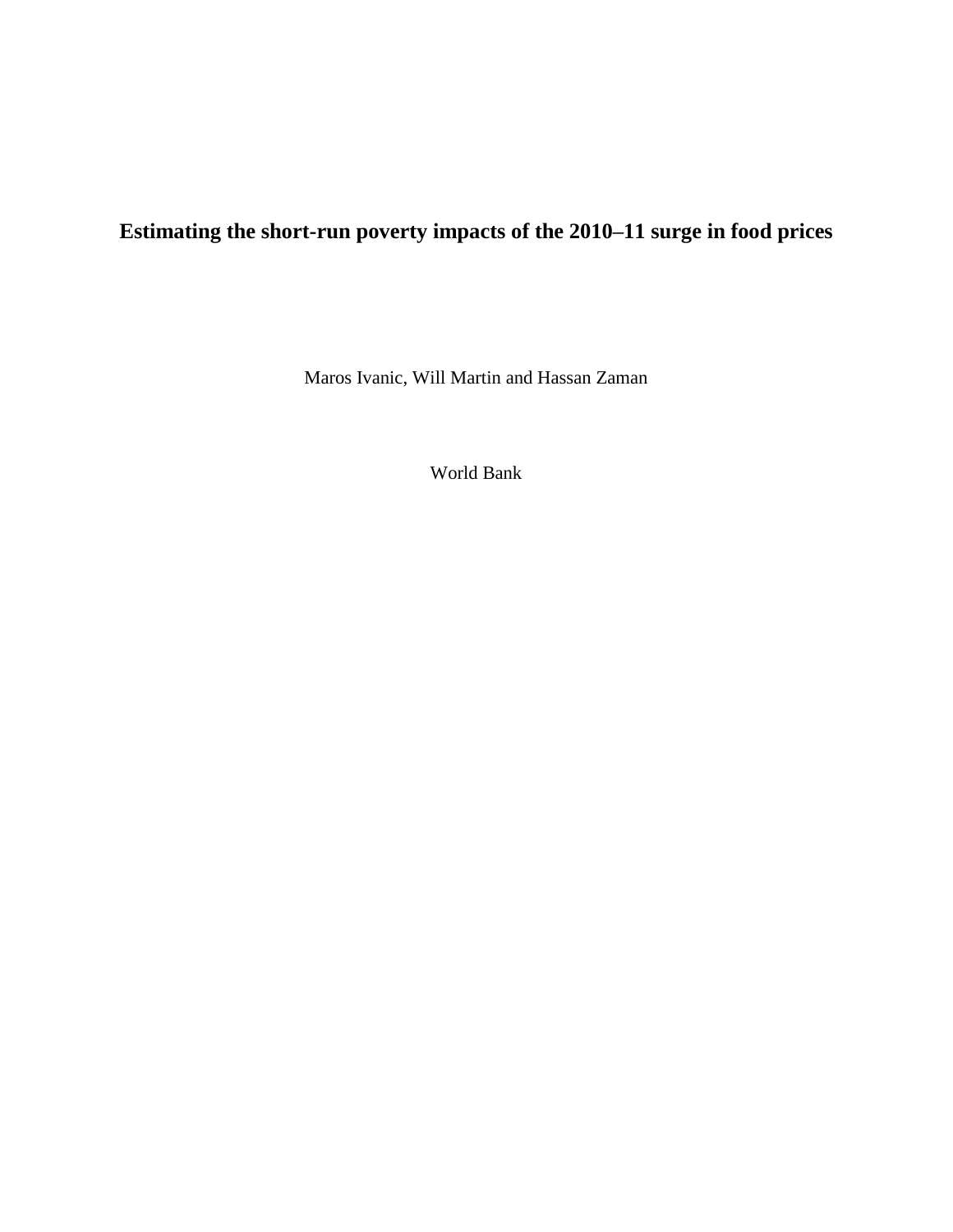#### **Estimating the short-run poverty impacts of the 2010-11 surge in food prices**

Global food prices rose rapidly between June 2010 and early 2011, taking the World Bank Food Price Index above its peak of the 2008 "food price crisis" by early March. Like the 2008 price spike (Ivanic and Martin, 2008), this rise in food prices seems likely to have increased poverty substantially. There is clearly a need for timely-estimates of the severity of the impacts of such price surges on poverty as a guide for policy responses. A key purpose of this study is to explain the approach used to prepare the indicative estimate of 44 million additional people thrown into poverty first released in the World Bank's (2011) March issue of *Food Price Watch.* 

A key difference from the 2008 food crisis is that the more recent price surge is much more broadly-based across food groups, which implies a different impact on poverty relative to the 2008 episode, since commodities such as rice have seen more moderate price increases while prices of items such as edible oils have increased considerably more than in 2008. Another potentially important difference between the two episodes is in the extent to which changes in world prices of key staples have been transmitted into domestic markets—an issue on which we have much better information than in 2008 (World Bank, 2011).

The poverty and nutritional implications of even short-lived price spikes can be serious as poor people spend very large fractions of their incomes on food, and hence are likely to experience large declines in their real income levels, and poor producers do not have time to increase their output in response to the price change. Even short run price spikes both reduce calorie intake and compromise dietary diversity (Skoufias, Tiwari and Zaman, 2011), and may have adverse long run consequences especially when infants are affected (Alderman, Hoogeveen and Rossi, 2006).

In 2010, a confluence of weather shocks in large producing countries, followed in some cases by export restrictions, curtailed supply and contributed to world wheat prices more than doubling between June 2010 and year end. Global maize prices rose about 73 percent in the six months after June 2010, driven by a range of factors including: a series of downward revisions of crop forecasts; the positive relationship between maize and wheat prices; and the use of maize for biofuels, which both increased demand this year and had contributed to lowering stock levels in previous years. Global rice prices have increased at a slower rate than other grains. The export price for Thai rice (5 percent broken grade) increased by 8 percent between October 2010 and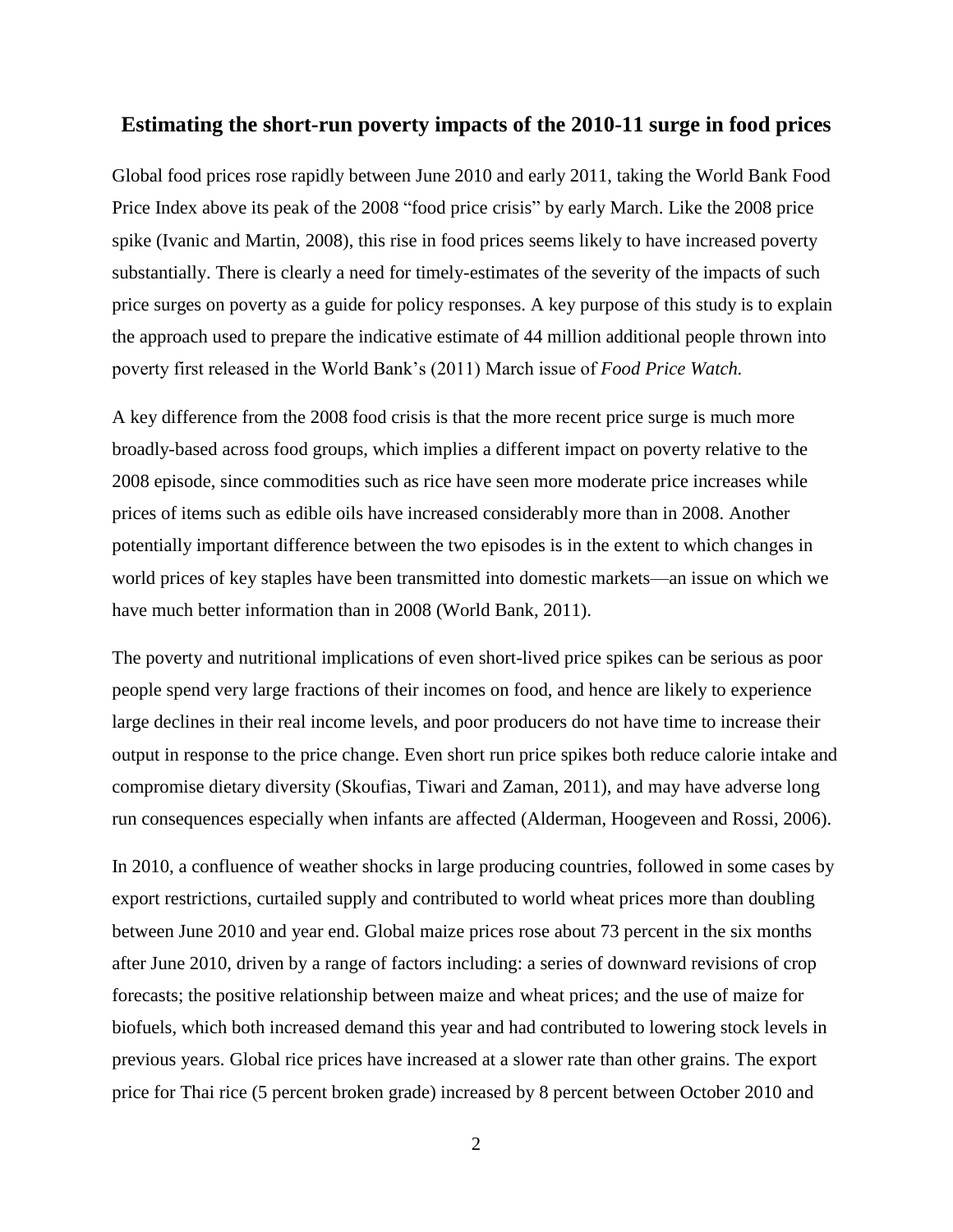January 2011, and by 17 percent between June 2010 and December 2010. On this occasion, price rises have extended beyond staple grains. Sugar prices rose by 76 percent between June and December 2010 due to supply shortfalls from Brazil, the largest exporter, and weather shocks in Australia. Similarly, edible oil prices were up on account of a number of weather-related shocks. Prices of soybean oil and palm oil were up by 54 percent between June–December 2010.

The extent that these global food price increases affect poverty depends on a number of factors. These include the rate at which global prices are passed through to local prices, the distribution of net sellers and net buyers of food staples, the specific commodities for which prices increase, the ability of consumers to substitute into other less expensive food items; the coping strategies available to households, and policy responses by governments. The evidence from the 2008 food price spike suggests that in most countries poverty will increase when food prices rise substantially, even in rural areas, because both rural and urban poor are typically net consumers of food (Ivanic and Martin, 2008, Dessus, Herrera and de Hoyos, 2008, Wodon and Zaman, 2010). There are wide variations in the magnitudes of these impacts, which suggest that a careful analysis of the poverty impact of this more recent price spike is needed in order to inform policy responses.

Like Headey and Fan (2010) we are conscious that energy prices also rose sharply over this period, as in 2007–8, and that these price increases contributed to the changes in food prices both through supply-side and demand-side effects (e.g. the increased incentive to use food to produce biofuels). In this analysis we focus specifically on the impact of changes in food prices on poverty. This is partly because food prices are likely to have the largest direct impact on poverty given the large shares of food in the expenditures of the poor, and the importance of agricultural income for many poor households. It is also because food prices can be influenced by a range of factors, such as agricultural trade policies, stockholding policies and policies on research and extension that are quite separate from the factors affecting energy prices.

There are several reasons why global prices are only partially transmitted to domestic prices. One set of insulating factors arise from differences in remoteness, infrastructure quality and transportation costs that governments cannot readily change in the short term. Another source of differences in price transmission is trade policies, with many countries seeking to insulate themselves from increases in world prices by counteracting variations in trade measures.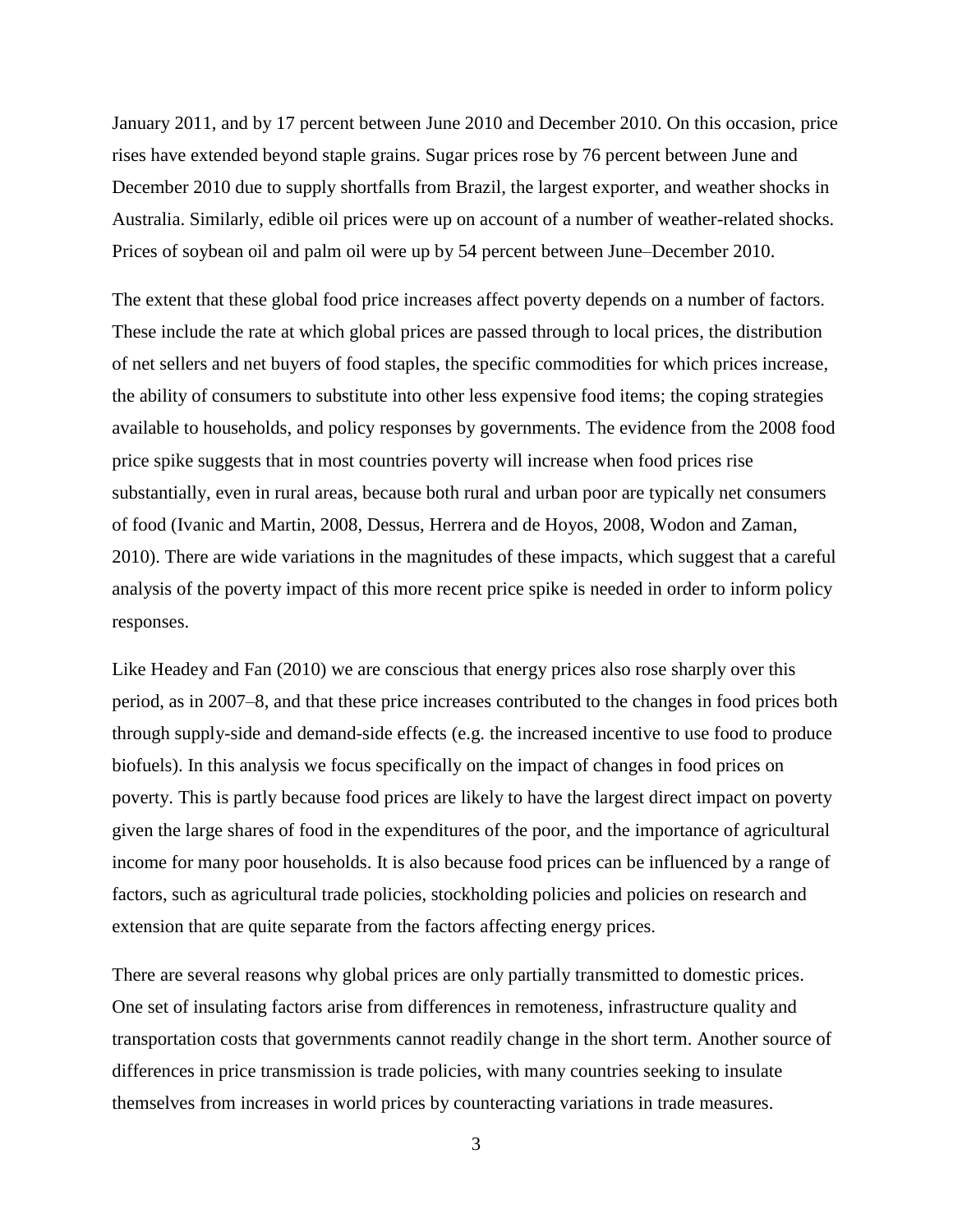To the extent that trade measures reduce the increases in domestic prices relative to world prices, they might be expected to reduce the poverty impacts of the price changes. However, this need not be the case when multiple countries use these measures. While insulation policies may appear to individual countries to be effective, they can fundamentally only redistribute price volatility, rather than reduce it.<sup>1</sup> This is most clear in the case where all countries attempt to insulate to the same degree. As Martin and Anderson (2011) point out, if all countries attempt to insulate through trade policies to the same degree, the policy of insulation is completely ineffective—domestic prices are exactly as volatile as they would have been in the absence of insulation. All that has been achieved is to destabilize international transfers of income by intensifying the volatility of world prices.

In reality, however, the degree of insulation differs between countries, with some countries achieving a substantial degree of stabilization and others—frequently countries either isolated from world markets or using quantitative restrictions—experience greater increases in domestic than in world prices. In this situation, the world price is increased to an extent that depends on a weighted average of protection rates, thus reducing the effectiveness of price insulation in all countries from its apparent level, and providing no insulation for countries using the weightedaverage level of insulation. For the purposes of the current paper, where we observe a set of changes in world prices and a set of changes in domestic prices, the key thing for assessing the impact on poverty is to use the best available information on the changes in the domestic prices that most directly affect consumers and producers.

As Deaton and Laroque (1992) observed, prices of storable commodities are characterized by long periods in the doldrums, punctuated by intense but short-lived price spikes. These price spikes for food commodities are particularly important for poverty because the poorest people spend as much as three-quarters of their incomes on food; because even poor farmers in lowincome countries are typically net buyers of food; and because the short-lived nature of the spikes provides little opportunity for households to soften the blow by increasing their output of food or augmenting their incomes. In this study, we focus on a particularly sharp increase in prices, taking into account the fact that households have only limited opportunities to adjust to such a rapid increase in prices.

 $\overline{a}$ 

 $1$  This is in contrast with opening to trade, which has the potential to reduce volatility through diversification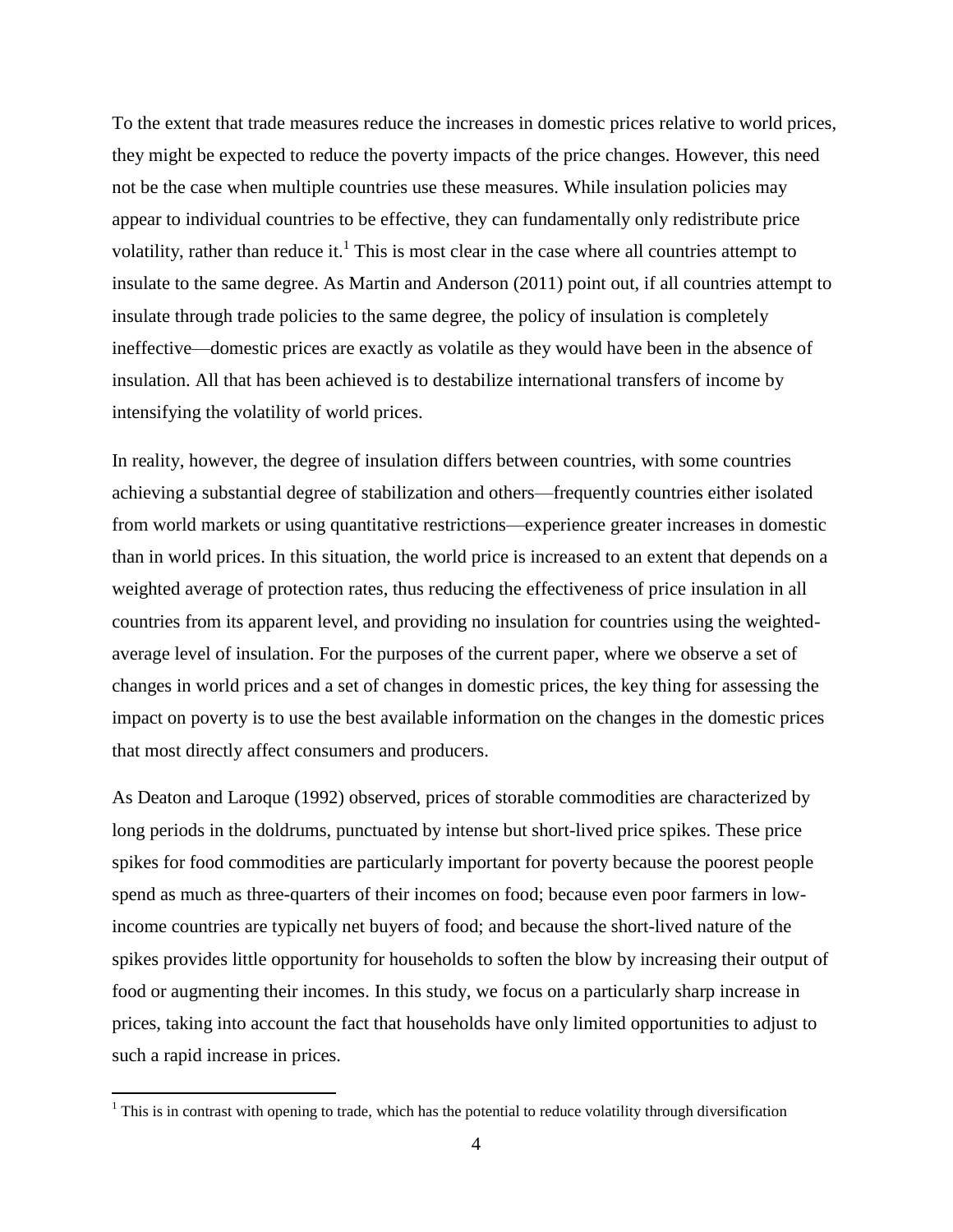In the next section of the paper we discuss the methodology used for the analysis. We then turn to the key features of the data used and a discussion of the results for our twenty-eight sample countries. Following this, we consider our estimates of the global poverty impacts. After this, we present robustness checks. Finally, we offer some conclusions.

#### **Methodology**

In this study, we assess the poverty impact of the food price increase between June and December 2010 in twenty-eight low and middle income countries. We do so by gathering detailed information on individual households' food production and consumption levels for thirty-eight agricultural and food commodities, and using a model which assesses the impacts of these commodity price changes on household welfare. The methodology is an extension of that used by Ivanic and Martin (2008) to assess the impact of the food price spike in 2008 on ten developing countries. Aside from the larger number of countries in this study, another key improvement over the earlier work is that for key consumption commodities in most countries we are able to use information on local price changes to assess the impact of higher prices. This provides a better approximation of the welfare impact as for these key items we do not have to use estimated pass-through rates between global and local prices, though we do use pass-through rates for the food items for which we do not have local price data.

To analyze the global short-run poverty impacts of changes in prices of key agricultural commodities, we use a set of observed and estimated changes in domestic agricultural and food prices in a sample of developing countries and calculate their implications for individual households' costs of living and agricultural incomes. Based on the simulated changes in individual households' welfare relative to the \$1.25 extreme poverty line (Ravallion, Chen and Sangraula 2009), we determine the changes in the poverty headcount and poverty gap for each country in our sample. As the final step, we calculate population-weighted average poverty changes for the low- and middle-income countries included in our sample—which represent 40 percent of the low and middle income population—and extrapolate these to other countries in order to estimate the global poverty impact of the recent changes in food prices.

In our household welfare calculations, we closely follow the methodology described in Ivanic and Martin (2008) with two important modifications. Essentially, this methodology involves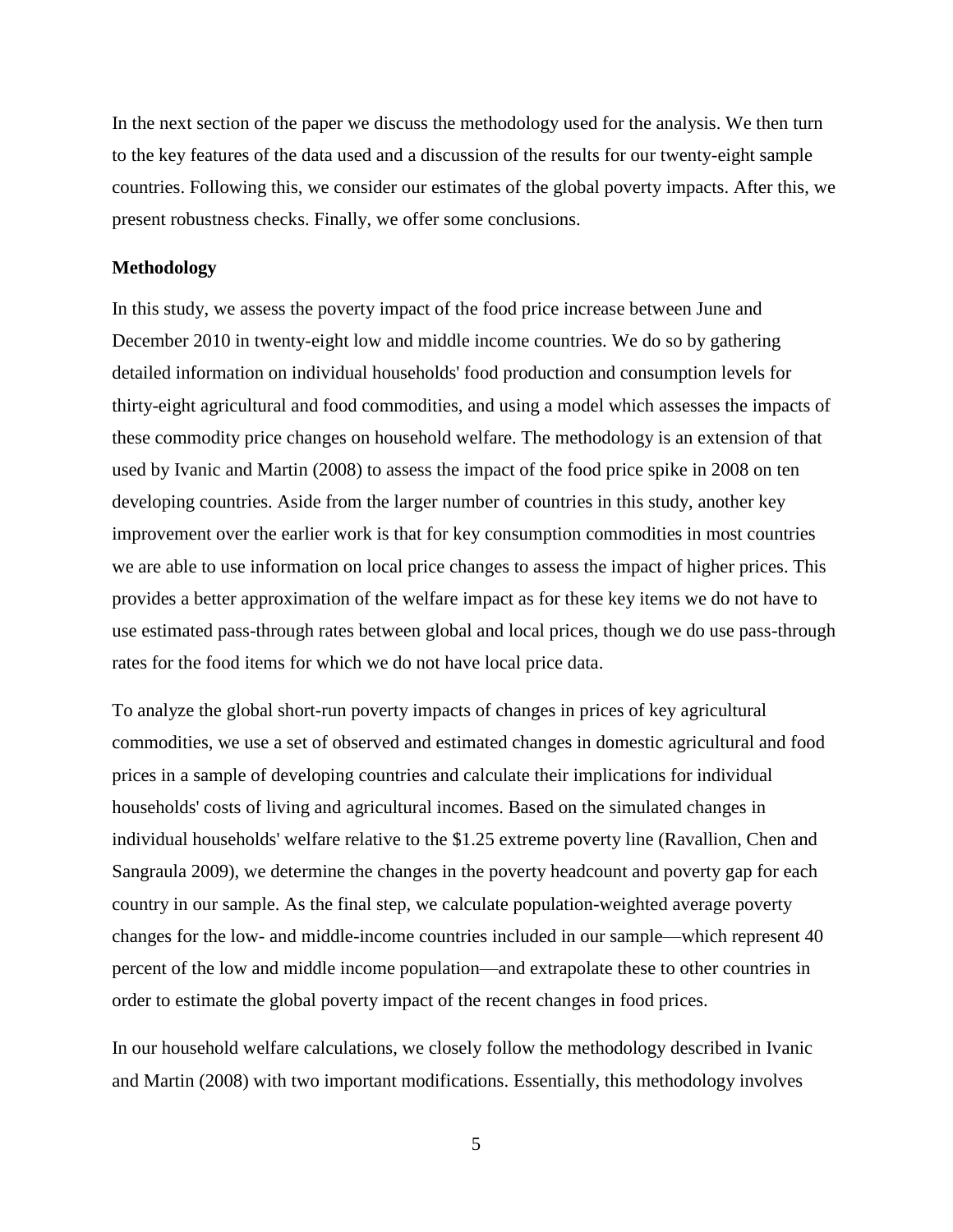estimating the impact of price changes on each household's real income by multiplying the price change experienced by the household by the quantity of the good produced and by the negative of the quantity consumed by that household (see Deaton, 1989 for a justification of this approach). The first modification involves allowing households to substitute away from commodities whose price rises. We do this by introducing a Constant Difference of Elasticities (CDE) demand system parameters (Hanoch, 1975), estimated for 112 countries and regions following the methodology of Liu, Surry, Dimaranan and Hertel (1997), to allow us to capture the second-order impacts of price changes on households' real incomes through changes in the volume of each good consumed. A second modification is to omit modeling the effects of commodity price changes on wage rates on the grounds that commodity price changes appear to take some time to affect wage rates in developing countries (Ravallion 1990). As in Ivanic and Martin (2008)—but with more justification given the speed of the 2010 price increase—we ignore the potential second-order effects of price changes on incomes through increases in output of products whose prices have risen.

Our measures of the poverty headcount and the poverty gap index follow the definition of Foster, Greer and Thorbecke (1984). Hence, our poverty headcount reflects the number of people whose daily expenditure is below the defined poverty-line income while the poverty gap measures the average expenditure shortfall of the poor as a share of the poverty-line income for the entire population.

#### **Data**

In this study, we use household survey information on household food production, sales and consumption of thirty-eight food and agricultural commodities for twenty-eight developing countries (Appendix table 1). This is an increase from twenty commodities and ten countryperiods in the 2008 study. The agricultural commodities identified in the surveys include not only basic staples (e.g. wheat, maize and rice), but also various types of animal products (e.g. poultry, eggs, pork, beef) and a number of commodities that are important to the poor in a range of developing countries (e.g. sorghum, groundnuts, soybeans). The full list of agricultural commodities included is presented in Appendix table 2. The breadth of the product coverage is important given that the food price increases on this occasion included far more than the staple grains that were the main focus of the 2008 food price crisis.

<sup>6</sup>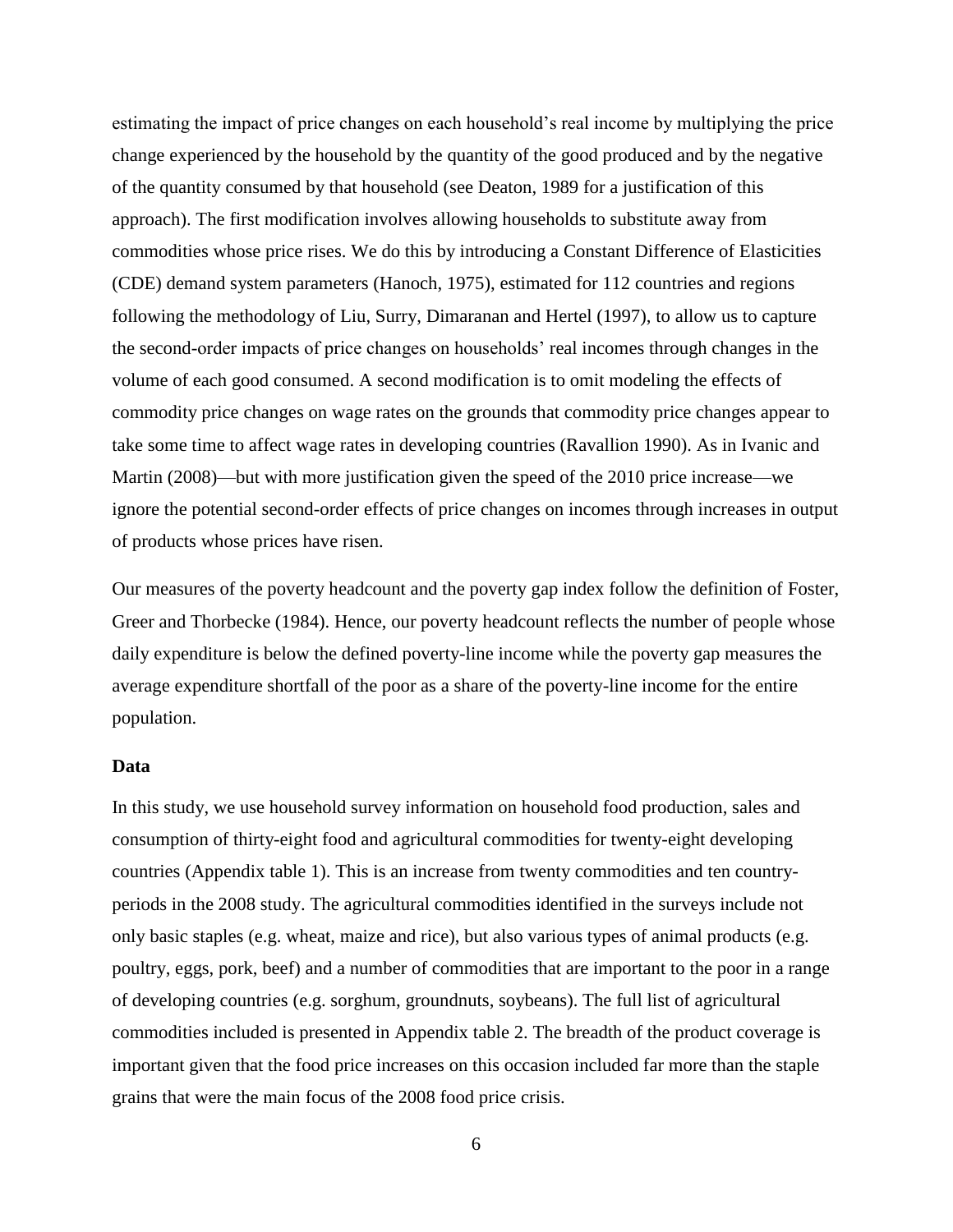The countries in our sample are drawn from all World Bank regions. While the coverage reflects heavily the availability of surveys which include detailed information on the income sources—as well as the expenditure patterns—of the poor, we sought to improve the coverage of our country sample in the countries that contain the largest numbers of poor people: for example, in terms of population our sample represents 98 percent of the South Asia region, 32 percent of Sub-Saharan Africa, 41.8 percent of middle income countries and 34.5 percent of the population of lowincome countries.

Where available, we used country-level data on actual changes in domestic food prices from *Food Price Watch* (World Bank, 2011) presented in Table 2. Comparison of Table 1 and Table 2 suggests that the transmission of global price increases to domestic prices has been high in many countries. For instance, between June 2010 and December 2010, the 68% increase in the international price of wheat was associated with large price increases in Kyrgyzstan (54%), Bangladesh (45%), Tajikistan (37%), Sri Lanka (31%), Azerbaijan (24%), and Pakistan (16%). The domestic price of rice rose broadly in line with the 21% increase in global prices in Indonesia (19%), Bangladesh (19%), and Pakistan (19%) during this six month period. Higher sugar prices have fed through to domestic prices quickly in many countries—for instance, sugar prices doubled in Cambodia between June and December 2010 and edible oil prices increased by 15% between September and December in Afghanistan. Several countries have intervened to temper this pass-through. In Algeria, taxes and import duties on sugar and edible oil were sharply reduced in January 2011 due to double-digit price rises. In Indonesia, the government reduced taxes on sugar and increased subsidies to local cooking oil producers.

In cases, where no domestic price data were available, we used import shares reported in version 7 of the GTAP database (Hertel 1997) to link global prices (Table 1) with domestic consumer prices. This approach is consistent with imported goods being imperfect substitutes for domestically-produced goods and the changes in domestic prices being a weighted average of the prices of imported and domestic goods.

#### **Results**

In Table 3, we first present the results on the poverty impact of the price changes experienced by households for the standard international extreme poverty headcount of people living below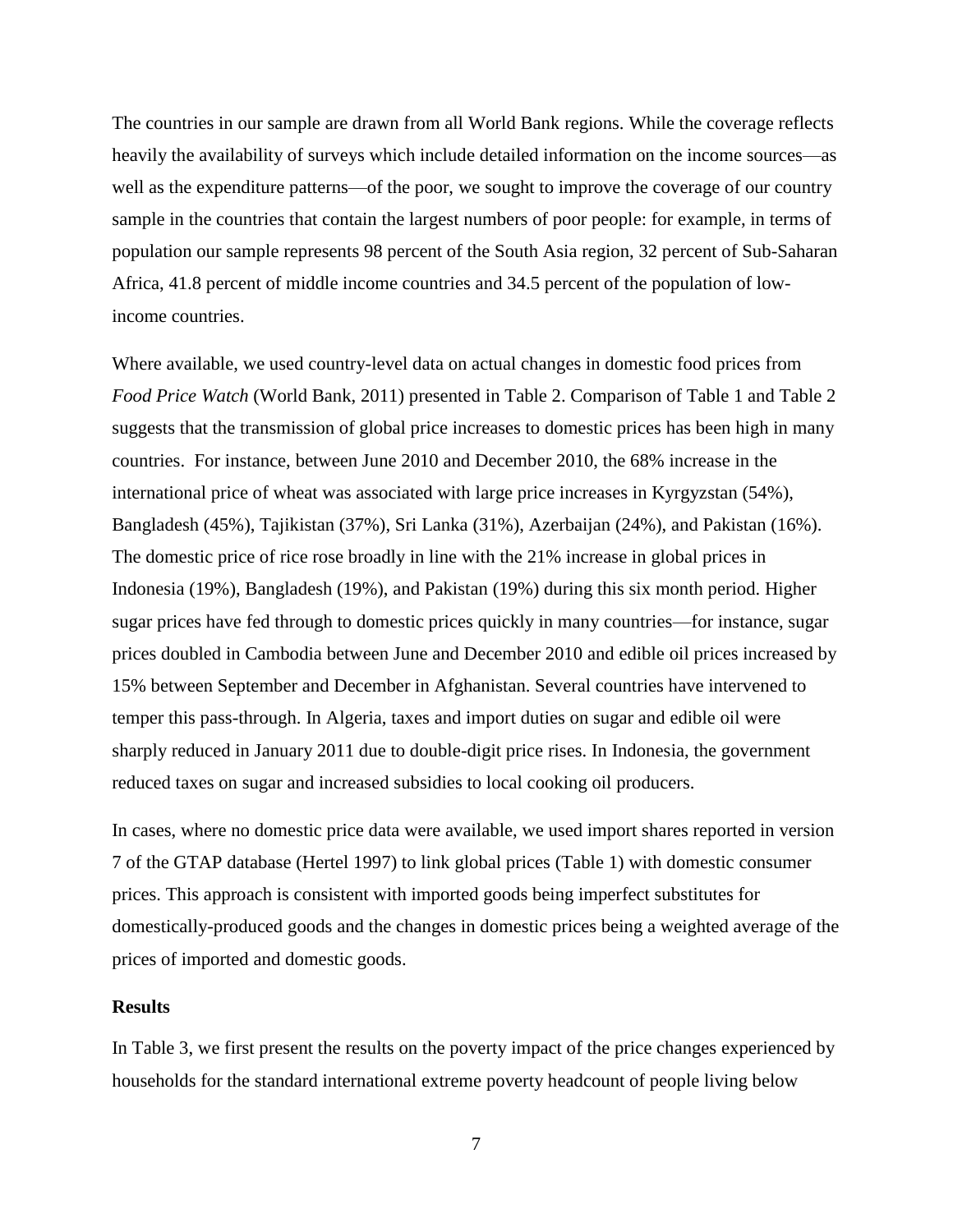\$1.25 per day. The first column of the table shows the gross movement of people out of poverty in percentage points. The second column gives the gross movement into poverty, while the last shows the net change in the poverty rate. The results for the net change in the poverty headcount are also presented in rank order by country in Figure 1. To help interpret these measures, we present the estimated price changes by commodity and the contributions of each commodity to the overall change in poverty in Appendix table 3 through Appendix table 7.

As expected, there is enormous variation in the poverty impacts between countries. Part of this is driven by the differences in the initial poverty headcount and the distribution of incomes close to the poverty line. Another factor relates to the difference in the extent to which changes in international food prices are passed through into the country. A third difference arises from the structure of the economy. If, for instance, many poor people are net sellers of food, then an increase in food prices is likely to lower the poverty rate. If, on the other hand, more poor people are net buyers of food, then it is likely that higher food prices will increase the poverty headcount.

We find it useful to consider the countries in terms of the net impact of food prices on poverty, and hence follow the ordering in Figure 1. Higher food prices lead to increased poverty in all countries except Vietnam which is a striking exception, as it was in Ivanic and Martin (2008) and numerous earlier studies (Vu and Glewwe, 2009). The food price increases in this country translate into a reduction in poverty, despite substantial increase in poor consumers' costs of living, because many poor households are net sellers of commodities whose prices have risen most significantly. For the next nine countries in the graph (Côte d'Ivoire, Cambodia, Ecuador, Panama, Niger, Peru, Timor Leste, Nepal and Rwanda), the increases in the headcount poverty rate are very small—less than 0.20. In some cases, such as Côte d'Ivoire, the zero net change in poverty reflects significant churning around the poverty line, with 0.67 percent of net buyer households falling into poverty mainly because of higher rice prices and 0.67 percent of households escaping poverty, mainly due to the benefits of higher prices of cash crops such as cotton, coffee, tea and cocoa (table 4). A quite different dichotomy in poverty impacts is observed in Niger where the rising prices of sugar and wheat put some people in poverty, while the declining price of other grains raises a similar number of people out of poverty. Poverty in Cambodia, Peru, Timor Leste and Rwanda remain mainly unchanged because most of the price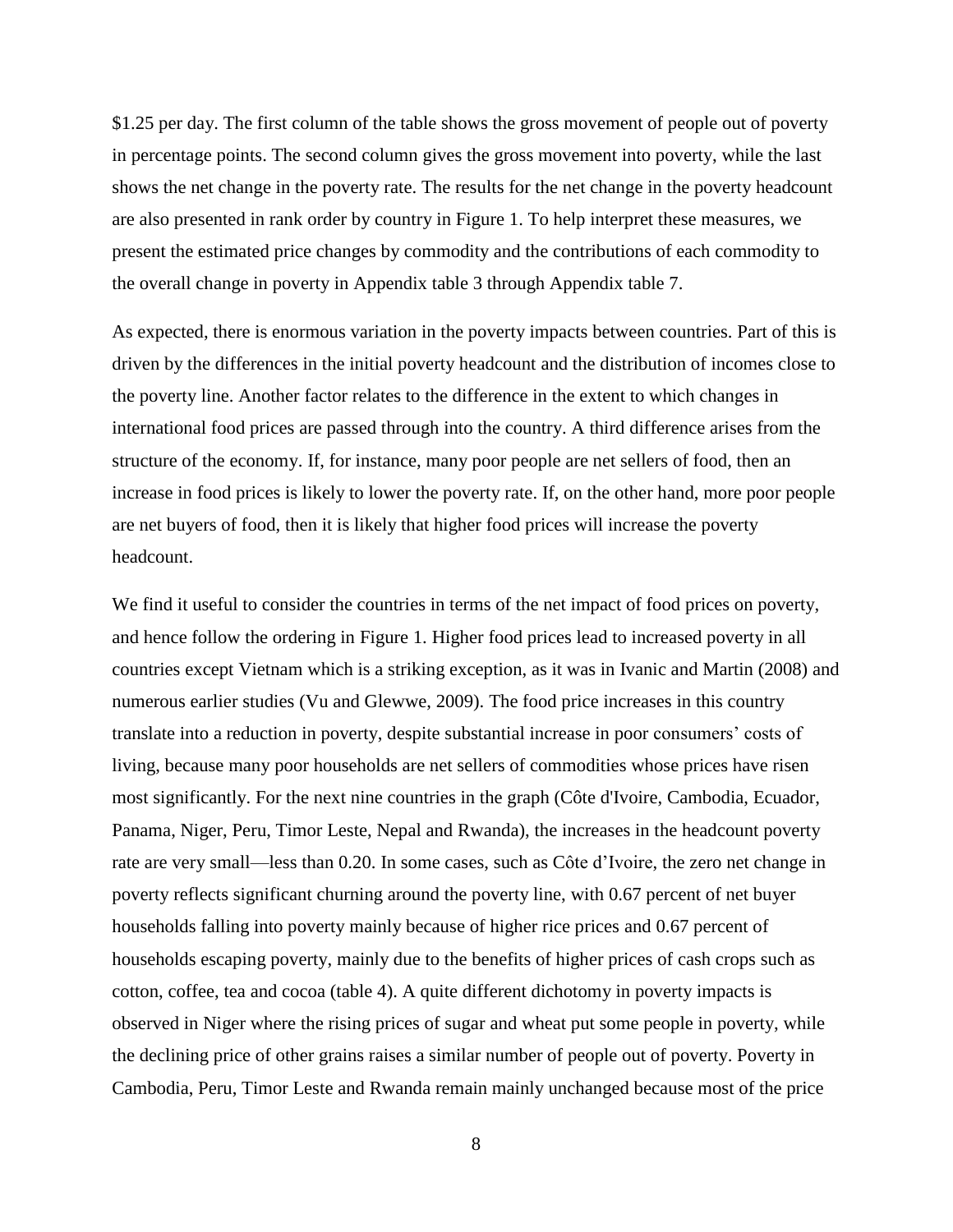changes were quite modest, with the exception of those commodities which are not major consumption or production items of the poor (wheat in Cambodia, Timor Leste and Rwanda, soybeans and cotton in Peru, and maize in Rwanda). In Ecuador, Panama and Nepal all agricultural commodity prices appear to be insulated from the global price changes, resulting in very small increases in poverty in these countries as well.

The next five countries in the graph—Zambia, Moldova, Indonesia, Albania and Nicaragua have changes in the poverty headcount between 0.2 and 0.5 percentage points. In Zambia the relatively small change in domestic price of maize, which is an important consumption item, and in Moldova a large increase in the price of sugar, which is a relatively important consumption commodity too, both result in small increases in poverty. By contrast, in Indonesia local prices of key items such as rice rose by around 20 percent between June and December 2010, and the overall impact of only 0.33 percentage points is the result of a gross movement into poverty of 0.5 percentage points offset by movement of 0.27 percent of the population out of poverty.

We estimate that another set of countries—Armenia, India, Mongolia, Nigeria and Yemen had increases in headcount poverty of between 0.5 and 1.0 percentage points. In Armenia, the 0.67 percentage points among net food buyers had very little offsetting poverty reduction amongst net sellers since most of the poverty impacts come from the significantly higher prices of potatoes, sugar and oils and fats, little of which are produced and sold by the poor. There is a similar pattern in Yemen where the increase in prices was driven by higher sugar, rice and wheat prices. By contrast, in India, Mongolia and Nigeria, there were sizeable flows in each direction. For instance the 0.68 percentage point net increase in Mongolia reflects 1.37 percent of the population entering poverty mainly due to the higher prices of wheat and sugar, while 0.69 percent leave poverty as a result of lower price of meat. By contrast, in Malawi, domestic food prices—particularly of fruits, rice and cassava—fell, however most of the poverty impacts were felt through higher prices of wheat, sugar and oils and fats.

Seven countries in our sample are estimated to experience poverty headcount increases of above one percentage point due to the surge in food prices since June 2010. In Belize, the negative impact of higher wheat prices is a major factor behind the 1.15 percent increase in poverty. In Uganda, the price of vegetables rose by 38.1 percent which, along with the higher prices of sugar and oils and fats, have contributed to driving almost two percent of the population into poverty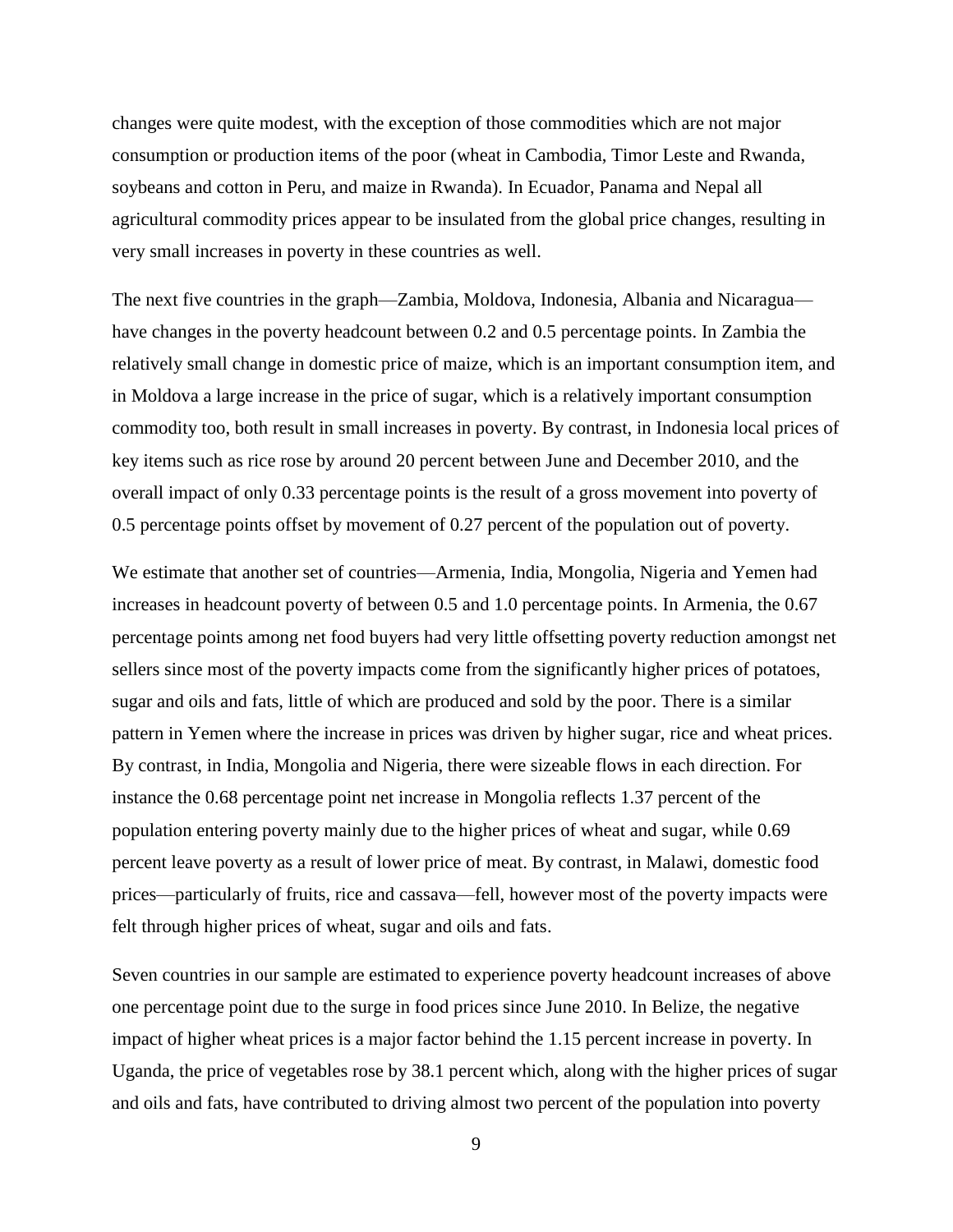through adverse impacts on net buyers, while nearly 0.8 percent of the population is raised out of poverty through benefits to net sellers of maize. In Sri Lanka, the rise in poverty amongst net buyers is 1.49 percent, due to the rising prices of rice, sugar and wheat, and only a minuscule 0.05 percent of the population is raised out of poverty by higher prices for products that they sell.

In Bangladesh, rice and wheat prices rose by 19 and 45 percent respectively between June and December 2010. While benefits to net sellers of higher prices reduced poverty by almost 0.5 percent, two percent of the population was thrown into poverty by the adverse impacts on net rice buyers. Similarly, in Pakistan, poverty is estimated to have been increased by almost two percentage points largely due to double digit increases in wheat prices, and partly rice and fats and oils prices. Tajikistan was the country with the largest estimated overall increase in poverty in our sample of 28 countries. The price of wheat, which constitutes 54% of calorie consumption (World Bank, 2011) rose by 37 percent. We estimate that this, along with price changes of sugar and oils and fats, led to a net increase in poverty of 3.6 percent

The increase in the number of poor, discussed above, is only one measure of the impact of higher food prices on poverty. Earlier work (Dessus, Herrera and de Hoyos, 2008) has shown that the existing poor are likely to be made worse off during such crises--a fact better measured by the impact of higher food prices on the poverty gap or severity measures. In most cases, the change in the poverty gap (given in Table 4) is smaller than the change in the poverty headcount. However, there are several cases in which changes in the headcount and the poverty gap measures give quite different interpretations. The most striking such case is Niger, where a very small increase (0.09 percentage points) in the headcount is associated with an increase of 1.16 percentage points in the poverty gap and of 13.5 percentage points in the poverty gap squared. In Rwanda, the poverty gap increases more than the headcount, but by a much smaller multiplier.

#### **Global poverty estimates**

We take advantage of the size of our country sample which represents about forty percent of the developing countries by population and use it to extrapolate the changes observed in the sample to all developing countries. To account for possible differences between low- and middle-income countries, we calculate population-weighted poverty headcount changes separately for the two groups of countries included in our sample and apply them to their full populations. The results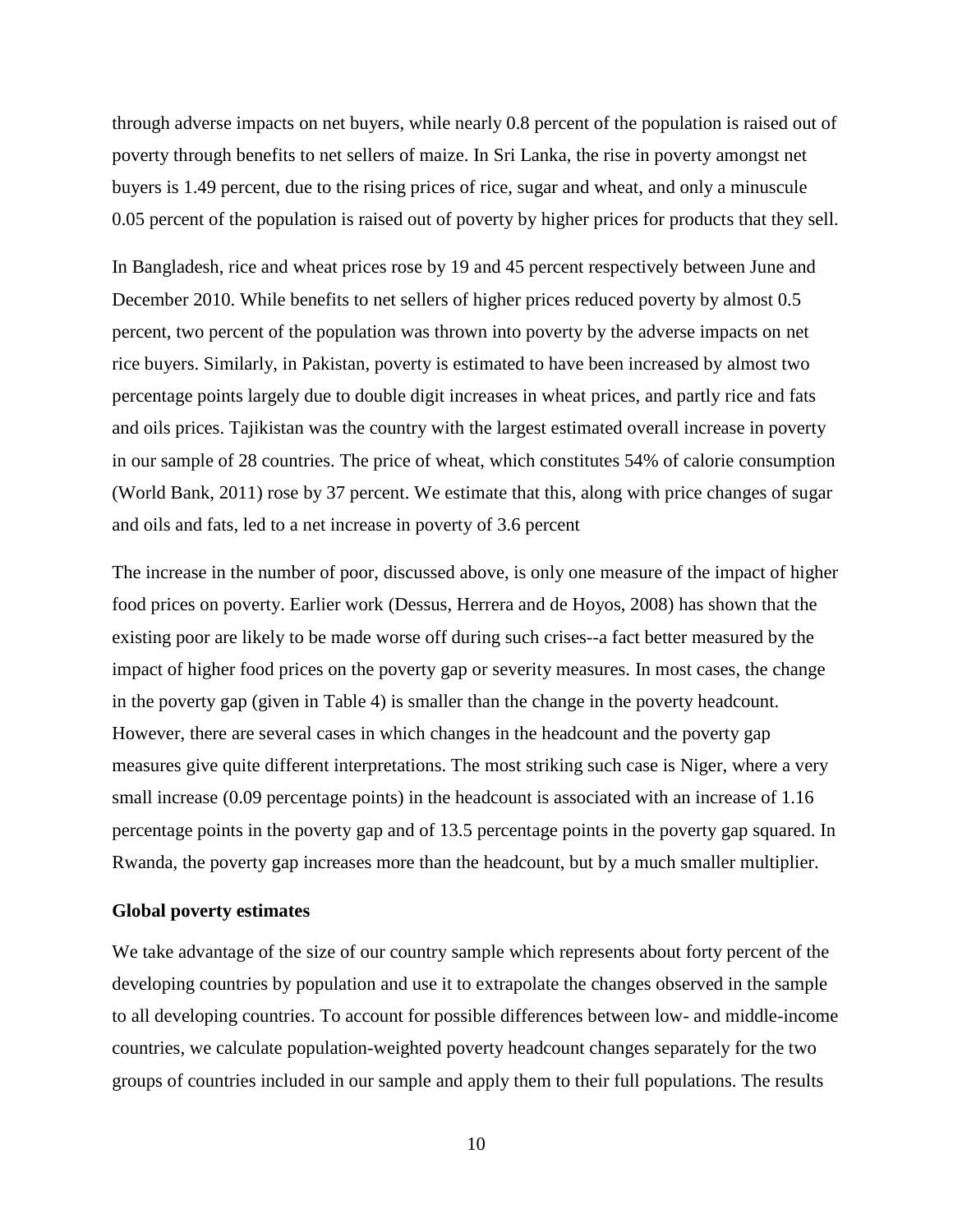of this global extrapolation are shown in Table 5. They indicate that the average poverty change among low-income countries is 1.1 percentage points and 0.7 percentage points among middle income countries. Applying the average changes to the total populations of the groups, we estimate that the recent increase in food prices raised poverty by 9.5 million people among lowincome countries and 34.1 million among middle-income countries, for a total poverty increase of 43.7 million.

In addition to showing the net changes in poverty, Table 5 decomposes them further into those people who escape poverty as a result of the food price changes and those who are made poor as a result. These numbers are very illuminating because they suggest that most of the observed difference between the poverty impacts of low- and middle-income countries lies in the greater significance of net-food consumers near the poverty line in low-income countries, which results into a significantly greater number of people in this group who are pushed into poverty as a result of higher food prices. On the other hand, the role of net-sellers of food is largely similar in both groups. Extrapolating these sample averages, we estimate that 67.7 million of people became poor as a result of the recent changes in food prices while 24.0 million people were removed from poverty as a result of the same price changes.

#### **Robustness checks**

Our set of robustness checks aims to assess the responsiveness of our results to changes in the underlying data and our assumptions. As the first robustness check, we replicate our analysis with each country removed from the sample at a time in order to evaluate the responsiveness of our conclusions to any single country's results. Our second check involves the omission of country-level domestic price information in order to assess the role of the assumed pass-through parameters in our results. Finally, we verify the poverty impacts for a wider range of poverty lines in order to see whether the conclusions of our study are sensitive to differing definitions of poverty.

To analyze the sensitivity of our results to individual countries' results, we repeat our analysis twenty-eight times, each time omitting one country from our sample. Our plot of the distribution of the obtained global poverty changes (Figure 2) shows that our result of an increase of 43.7 million people is largely insensitive to the omission of any single country included in our sample.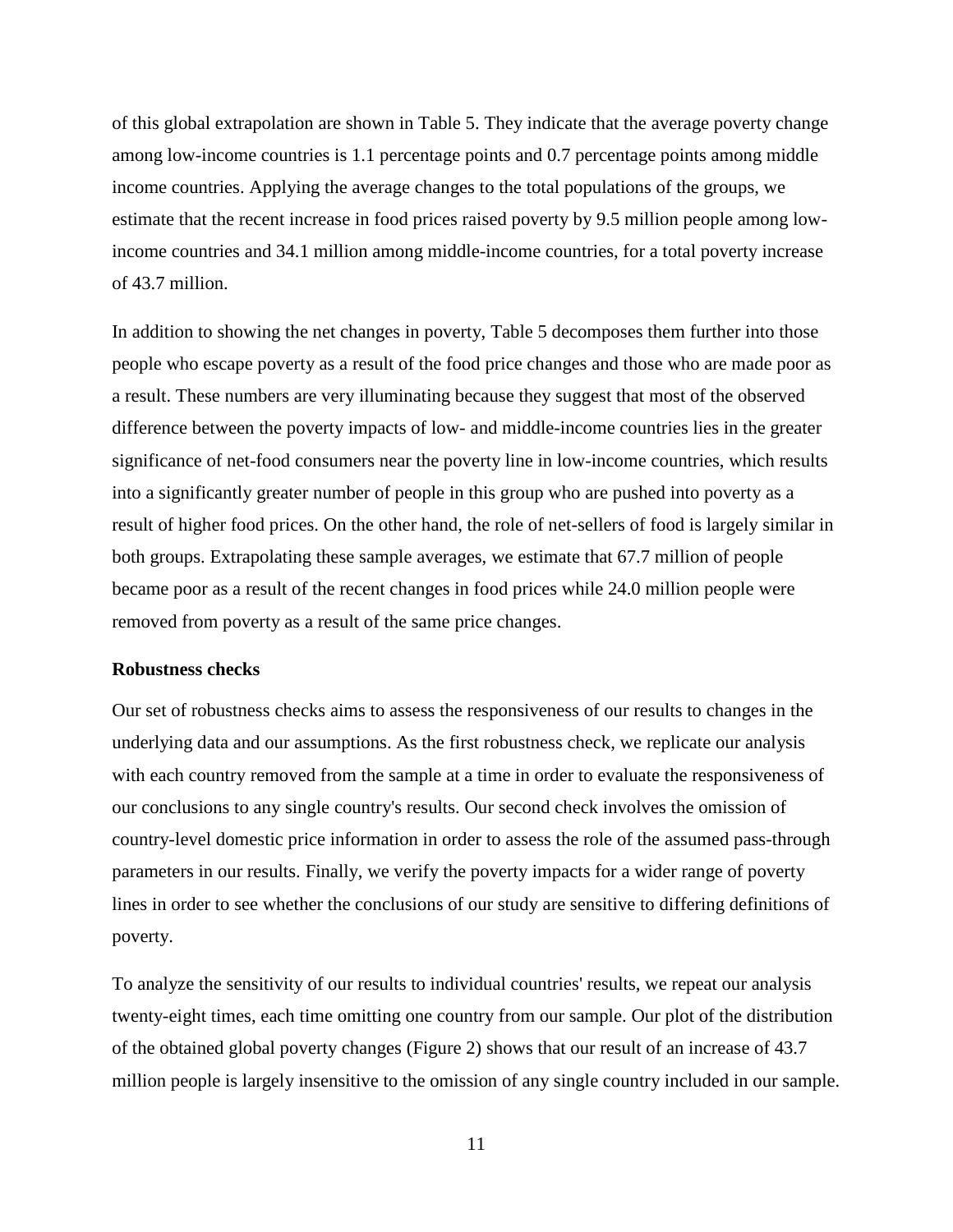The two countries that are found to impact our results most are Vietnam, whose omission from the sample would raise the estimate to 47.9 million people, and Pakistan, whose exclusion would lower the final count to 38.2 million people.

As a second robustness check, we calculate global poverty implications of higher food prices without using country-specific information on domestic price changes for selected commodities. Redoing our calculations using only the global price changes scaled by the domestic import shares, we arrive at a significantly lower estimate of poverty change of 30.9 million people, which suggests that our assumption for pass-through parameters may be conservative, and that domestic food price changes in developing countries may, in fact, be more responsive to global price changes than assumed.

As an additional check on our results, we calculate their responsiveness of our estimates to poverty lines higher or lower than the internationally standard \$1.25 per day measure for extreme poverty. We repeat our calculations for four additional poverty lines in the range of the standard definition of extreme poverty. Our results (Table 6) show that while the estimates of global poverty vary depending on the poverty line chosen—the poverty estimates decline as the poverty line rises—the results are not vastly different within the range from \$1 to 2 that we consider.

The observed negative relationship between the poverty impacts and the poverty line appears to arise primarily from the declining share of expenditure on food as incomes rise. While the shares of net food sales rises with income, this appears to be a less important determinant of the overall resul than the decline in the share of food in total consumption. These findings are reflected in the last two columns of Table 6 which show little relationship between gross reductions in poverty and poverty line, and a much stronger negative relationship between the poverty line and gross increases in poverty.

#### **Comparison with the impacts of the 2008 food price crisis**

The recent surge in food prices, which has raised the World Bank food price index above its 2008 peak, raises an important question of how the poverty impacts of this surge might relate to those of the earlier food crisis in 2008. The poverty impacts of the 2008 food crisis were extensively analyzed by Ivanic and Martin (2008), who using the price change from 2005–08 found its average impact to be an increase in extreme poverty of about 105 million additional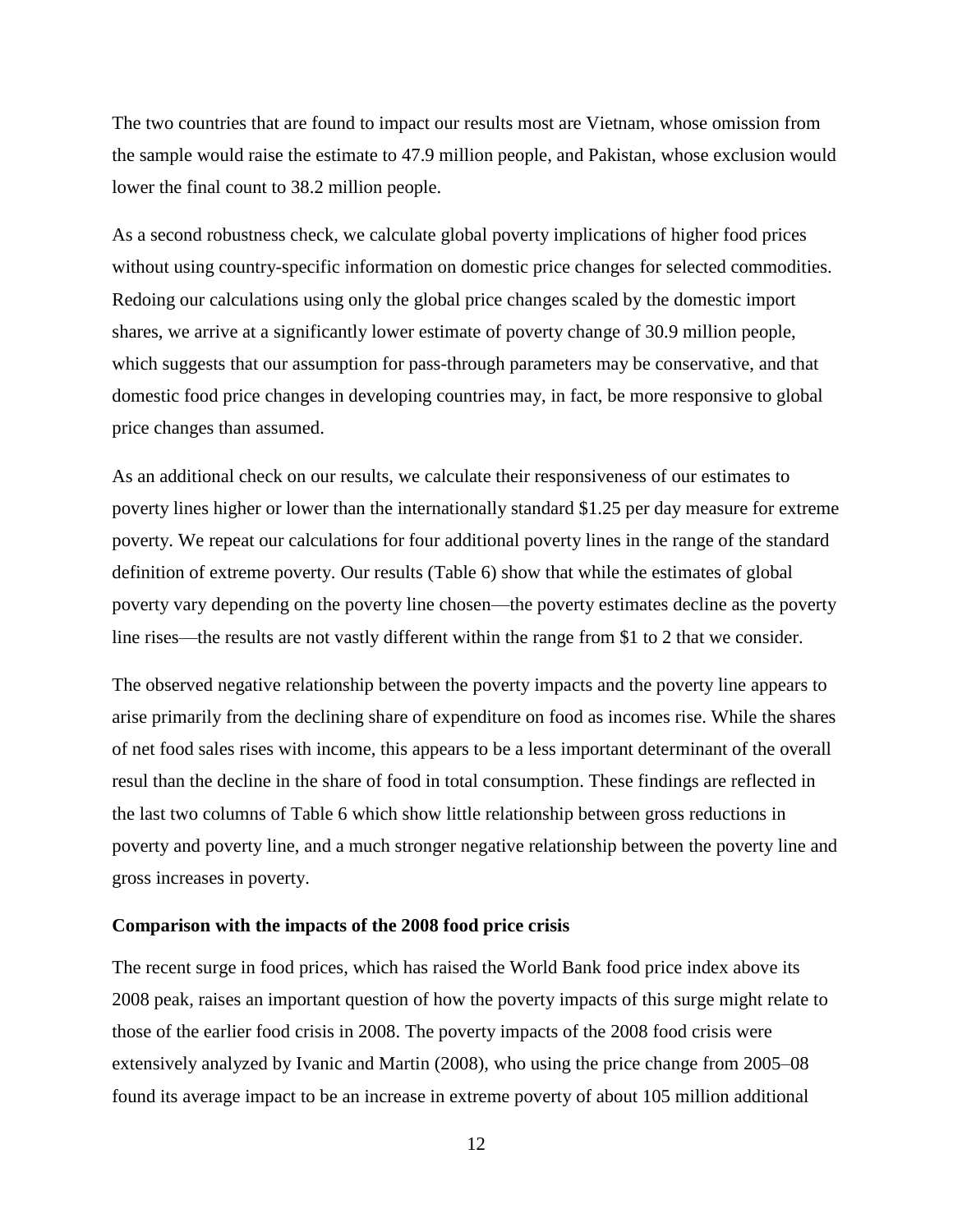people living in extreme poverty. Because this estimate is much greater than the estimate of this study which predicts an increase of extreme poverty by 44 million people as a result of the June– December 2010 food price crisis, in this section we explain the differences between these two estimates by analyzing the differences in magnitudes of the price changes as well as their composition.

Global food prices reached very similar historical highs during the period of January 2005– March 2008 considered in Ivanic and Martin (2008), and the more recent period of June 2010– December 2010 analyzed here, but the relative changes during these periods were quite different: the increase in food prices over the three years leading up 2008 represented a considerably greater relative price change from the historically low food prices observed prior to 2005 while the food price increase in 2010 occurred when the overall food prices were already at double their historical levels (Figure 3). Using the available values of the World Bank's Food Price Index during these periods, we estimate that the 2008 food price increase raised average global food prices by 118 percent, while the food price increase of 2010 raised food prices by 37 percent.

Most of the difference between the poverty changes reported in Ivanic and Martin (2008) and in this study appear to be due largely to the differing scale of the global price shocks over these two time spans. However, the poverty change of 44 million for 2008 is somewhat higher than would have predicted by applying the 2008 elasticity of the percentage increase in poverty from a change in food prices. In order to examine the possible positive or negative poverty bias of the more recent food price increase relative to the price shock observed in 2008, in Figure 3 we calculate an alternative food price index weighted by individual commodities' marginal impacts on global poverty. Using the values of this index, we find that the change in the povertyweighted food price increase was 46 percent in the period June–December 2010 as compared with 103 percent in the period January 2005–March 2008. These values are very close to the poverty changes reported by Ivanic and Martin (2008) for the food price crisis of 2006–8 and the poverty changes calculated in this study.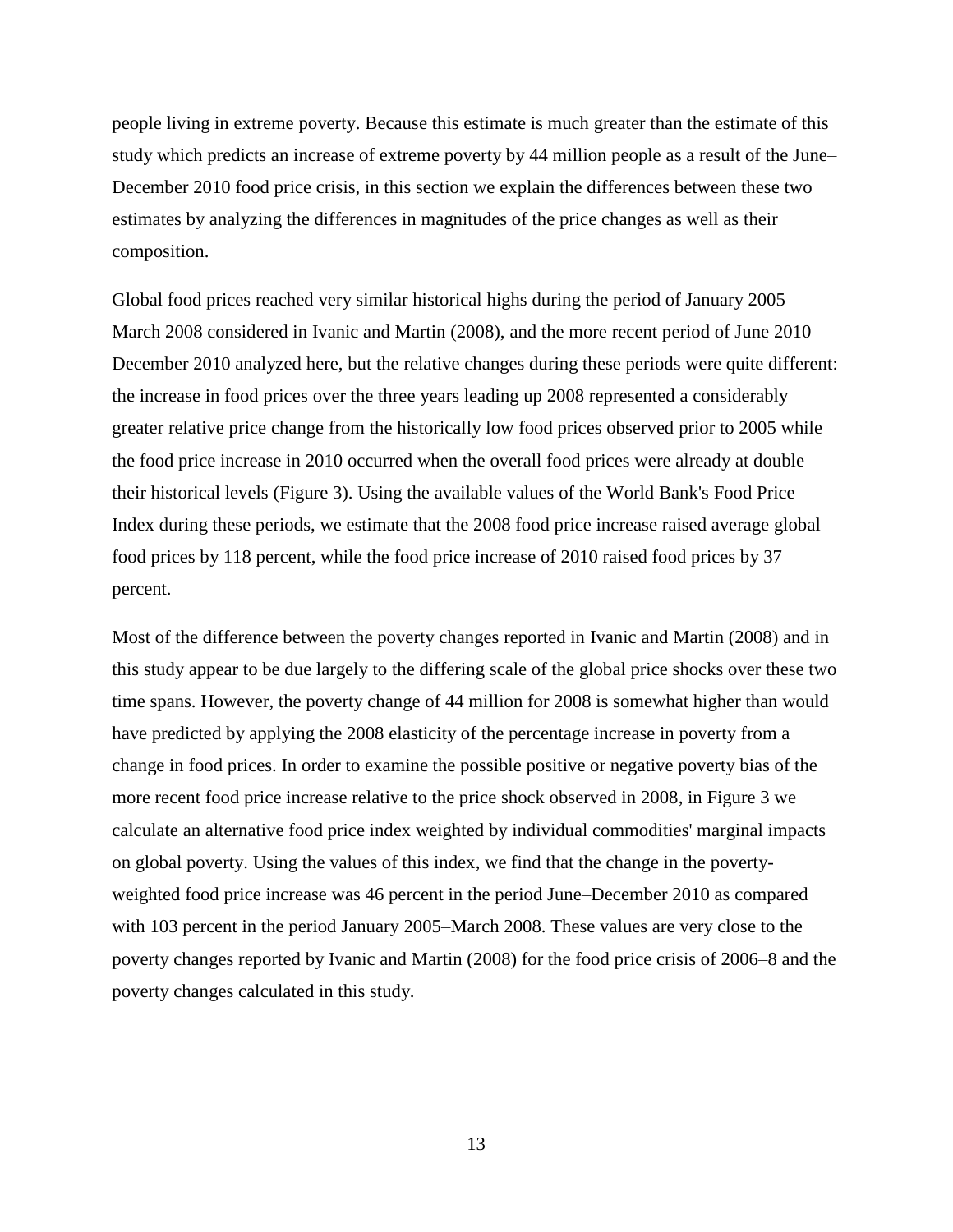#### **Concluding remarks**

This study concludes that the sudden food price surge in the second half of 2010 is likely to have led to an increase in the number of poor globally though with significant differences across countries. These differences are partly related to the wide variation in the extent of transmission of global prices to local prices. We show that in countries where these sharp price increases were matched by commensurate increases in local prices (e.g. Tajikistan and Pakistan) there were significant increases in poverty. Net sellers of food benefit from these higher prices but they are typically medium and large farmers, except in Vietnam where a significant share of the rural poor are net producers of rice. On balance the adverse welfare impact of the net consumers outweighs the benefits to net producers resulting in an increase in the number of poor and in the depth of poverty. A second factor behind these variations is that the prices of some cash crops have increased, thereby moving some poor farmers out of poverty e.g. cotton producers in Côte D'Ivoire. Moreover the results show that those who are already poor were disproportionately affected by the increase in prices as the share of food in their consumption basket is higher than the non-poor.

These results do not take into account supply response by producers or impacts of commodity prices on wage rates. Earlier studies which have taken these into account suggest that these effects only partially compensate for the adverse welfare impact described in this paper. Over the longer term wages and incomes will adjust but it is the impact of sudden spikes which can have serious long term consequences especially for infants and pregnant women.

The policy implications relate to the importance of cushioning poor households from sharp food price spikes. There are various aspects to this. First countries can limit their exposure to global commodity price fluctuations by entering into forward contracts and other market-based hedging mechanisms. Second, the impact of local price volatility can be mitigated if households have access to safety net programs. Third investments in domestic agricultural productivity, where it makes environmental sense, can increase domestic food supply. Fourth strengthening the management of food stocks can help smooth domestic price volatility. Fifth nutritional interventions targeting infants and pregnant mothers and the fortification of food grains can contribute to strengthening nutritional outcomes. Finally, these shocks underscore the importance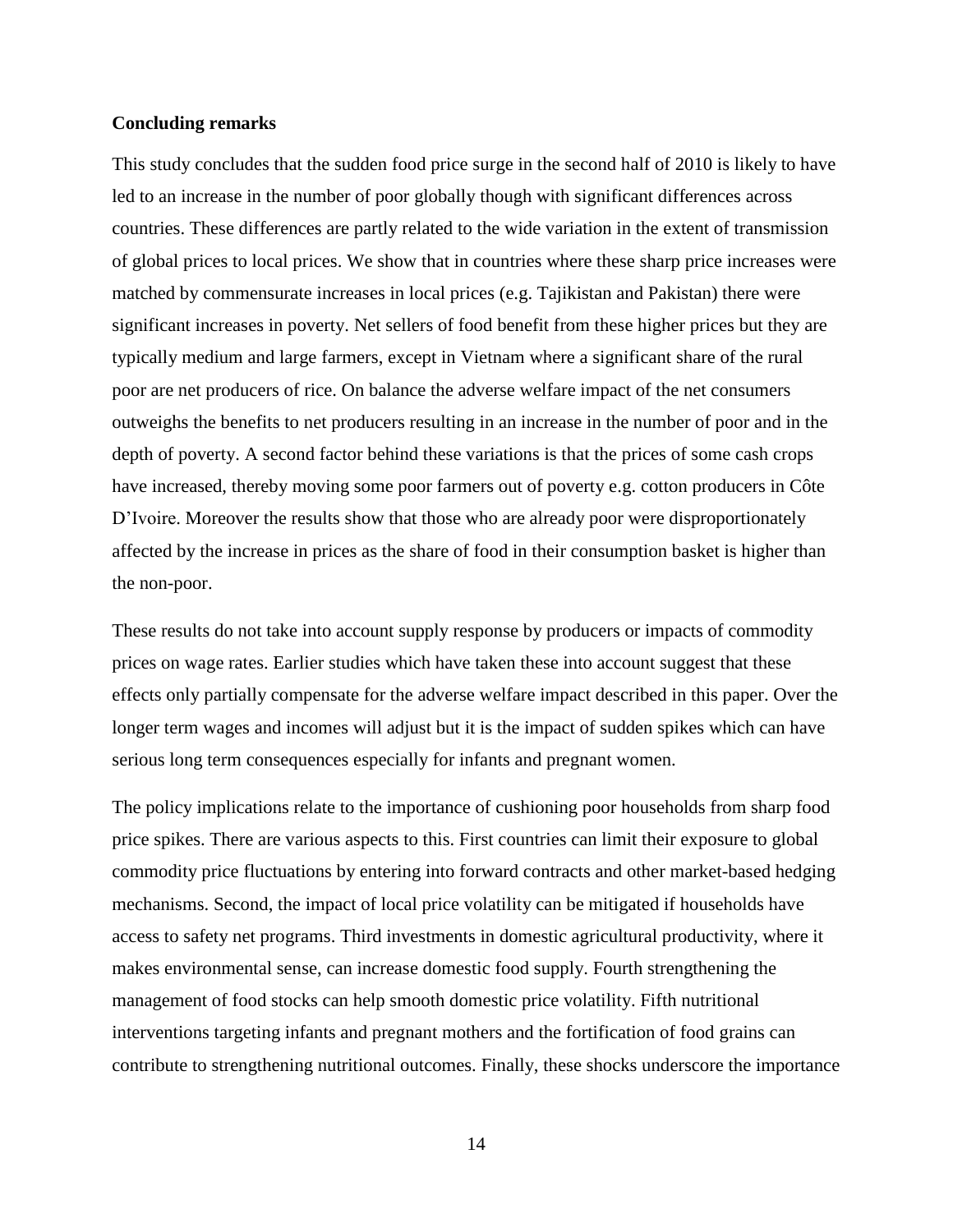of broad-based economic growth that raises incomes, thereby reducing the vulnerability of households to sudden changes in food prices.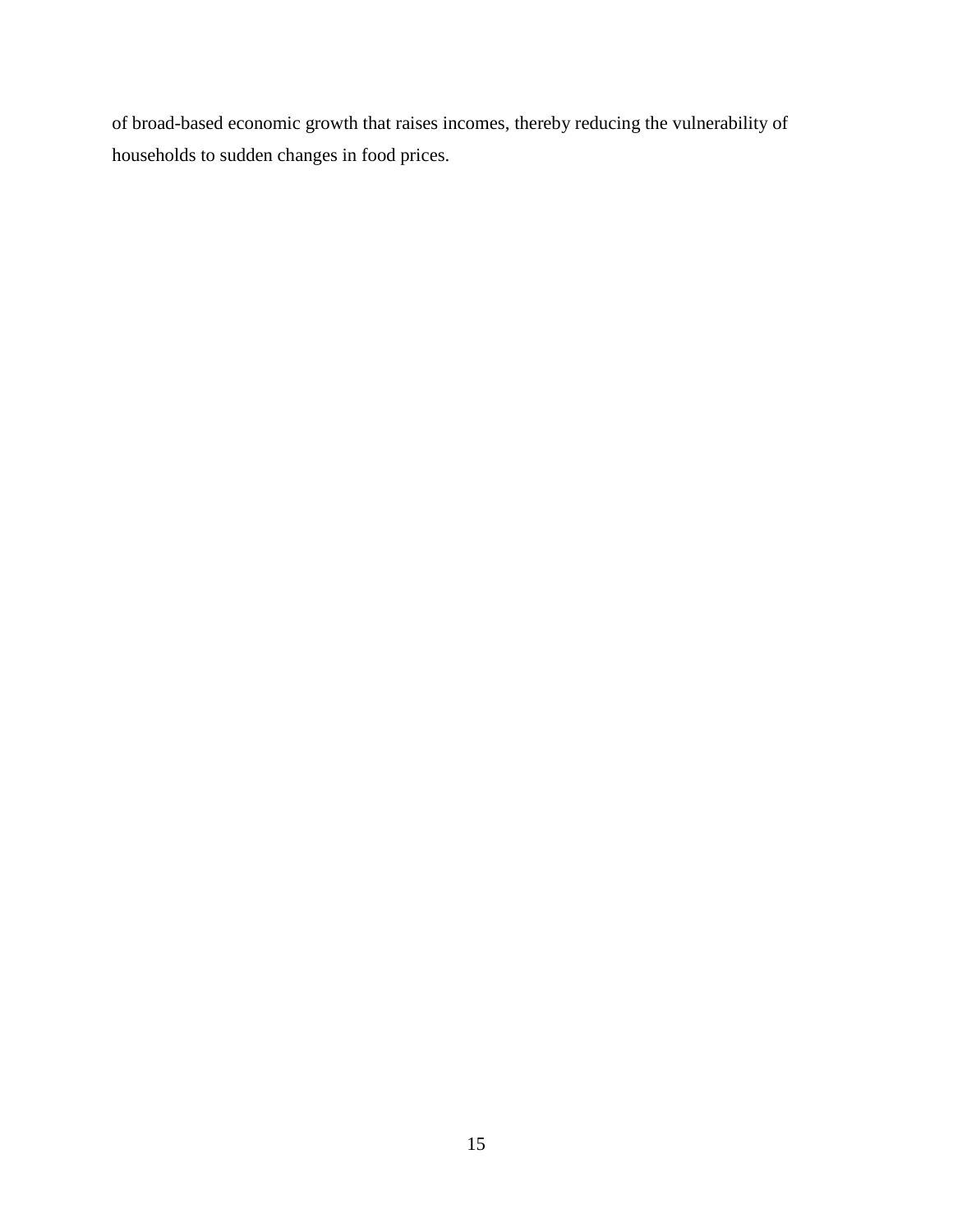#### **References**

- Alderman, H., Hoogeveen, H. and Rossi, M. (2006) 'Reducing child malnutrition in Tanzania: Combined effects of income growth and program interventions.' *Economics and Human Biology* 4(1):1–23.
- Deaton, A.. (1989). 'Rice prices and income distribution in Thailand: A Non-parametric Analysis.' *Economic Journal* 99(395):1–37.
- Deaton, A., and Laroque, G. (1992) 'On the behaviour of commodity prices' *Review of Economic Studies* 59(1):1–23.
- Dessus, S., Herrera, S. and de Hoyos, R. (2008) 'The impact of food inflation on urban poverty and its monetary cost: some back-of-the-envelope calculations*'* World Bank Policy Research Working Paper No. 4666, Washington DC.
- Foster, J., Greer, G. and Thornbecke, E. (1984) ‗A class of decomposable poverty changes*.' Econometrica* 52 (3):761–6.
- Hanoch, G.. (1975). 'Production and demand models with direct or indirect implicit additivity' *Econometrica* 43(1):395–419.
- Headey, D. and Fan, S. (2010) *Reflections on the Global Food Crisis.* Research Monograph 165, International Food Policy Research Institute, Washington DC.
- Hertel, T. (1997). *Global Trade Analysis: Modeling and Applications*, Cambridge University Press, New York.
- Ivanic, M., and Martin, W. (2008). 'Implications of higher global food prices for poverty in lowincome countries'*. Agricultural Economics* 39(s1):405-16.
- Liu, Jing, Surry, Y., Dimaranan, B and Hertel, T. (1997). ‗CDE calibration' in Hertel, T. *ed. Global Trade Analysis: Modeling and Applications* Cambridge University Press, Cambridge.
- Martin, W., and Anderson, K. (2011). 'Export restrictions and price insulation during commodity price booms'*.* A*merican Journal of Agricultural Economics* forthcoming .
- Ravallion, M. (1990). 'Rural welfare effects of food price changes under induced wage rate responses: theory and evidence for Bangladesh' *Oxford Economic Papers* 42(3):574-85.
- Ravallion, M., Chen, S. and Sangraula, P. (2009), ‗Dollar a day revisited' *World Bank Economic Review* 23(2):163-84.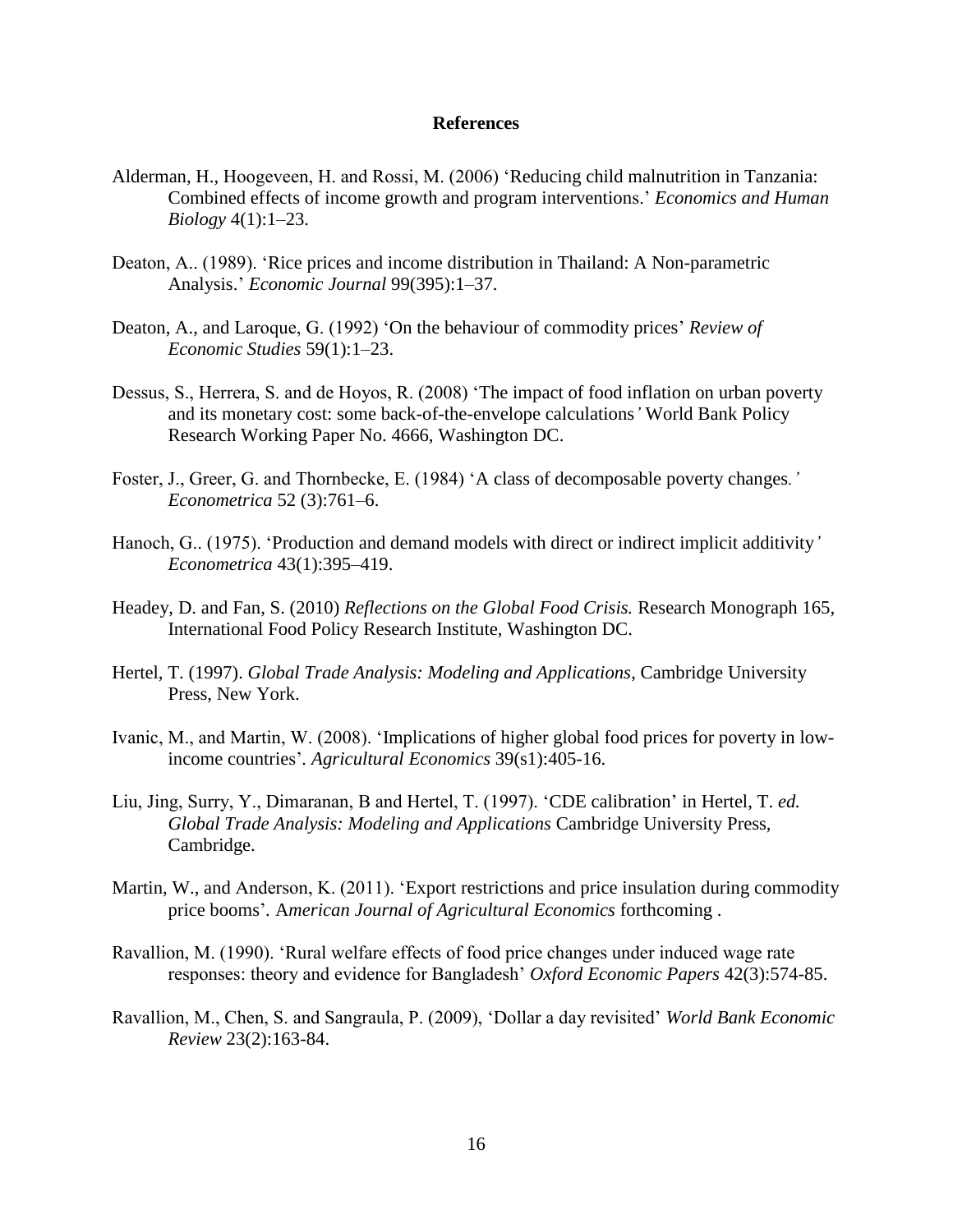- Skoufias, E., S. Tiwari, H. Zaman. (2011). Can we rely on cash transfers to protect dietary diversity during food crises? estimates from Indonesia*.* World Bank Policy Research Working Paper .
- Vu, L., P. Glewwe. (2009). *Impacts of Rising Food Prices on Poverty and Welfare in Vietnam.*  Development and Policies Research Center Working Paper 13, University of Minnesota, St Paul.
- Wodon, Q., Zaman, H. (2010). 'Higher Food Prices in Sub-Saharan Africa: Poverty Impact and [Policy Responses'](http://ideas.repec.org/a/oup/wbrobs/v25y2009i1p157-176.html) *[World Bank Research Observer](http://ideas.repec.org/s/oup/wbrobs.html)* 25(1):157-76.

World Bank. (2011). Food Price Watch. World Bank, Washington DC, March.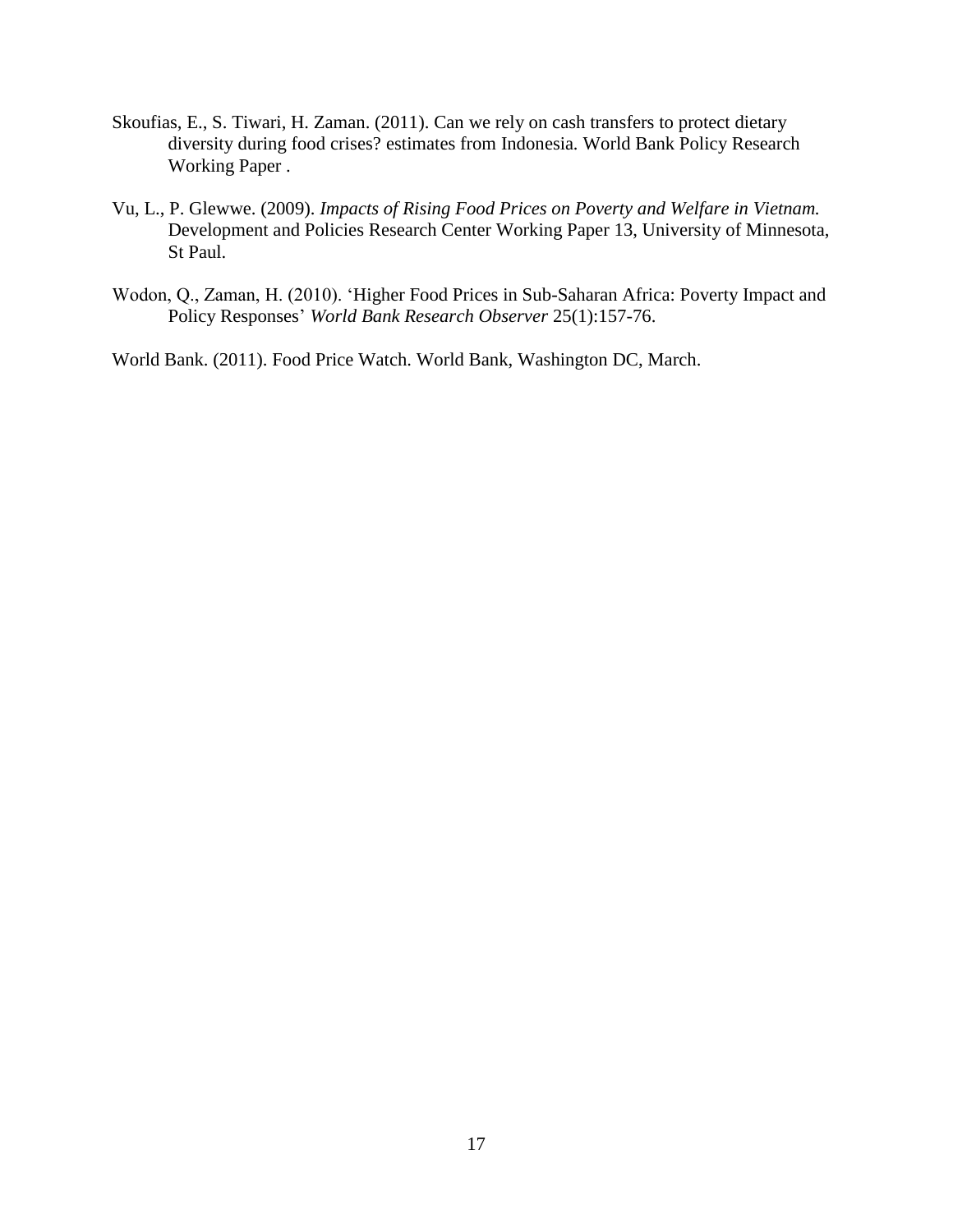|                                                 | Change in price, % |
|-------------------------------------------------|--------------------|
| Tobacco                                         | 89                 |
| Sugar                                           | 76                 |
| Sorghum                                         | 69                 |
| Wheat                                           | 68                 |
| Maize                                           | 64                 |
| Palm and soybean oil (proxy for oilseeds)       | 64                 |
| Cotton                                          | 55                 |
| Soybeans                                        | 34                 |
| Ground nut oil (proxy for ground nuts and oils) | 31                 |
| Barley                                          | 30                 |
| Rice                                            | 21                 |
| Beef                                            | 17                 |
| Coffee, Tea, Cocoa                              | 13                 |
| <b>Bananas</b>                                  | 6                  |
| Poultry                                         | $-2$               |
| Fish                                            | $-13$              |
| Oranges (proxy for fruits)                      | $-40$              |

**Table 1: Changes in global prices of key agricultural commodities: June–December 2010**

Source: World Bank Development Prospects Group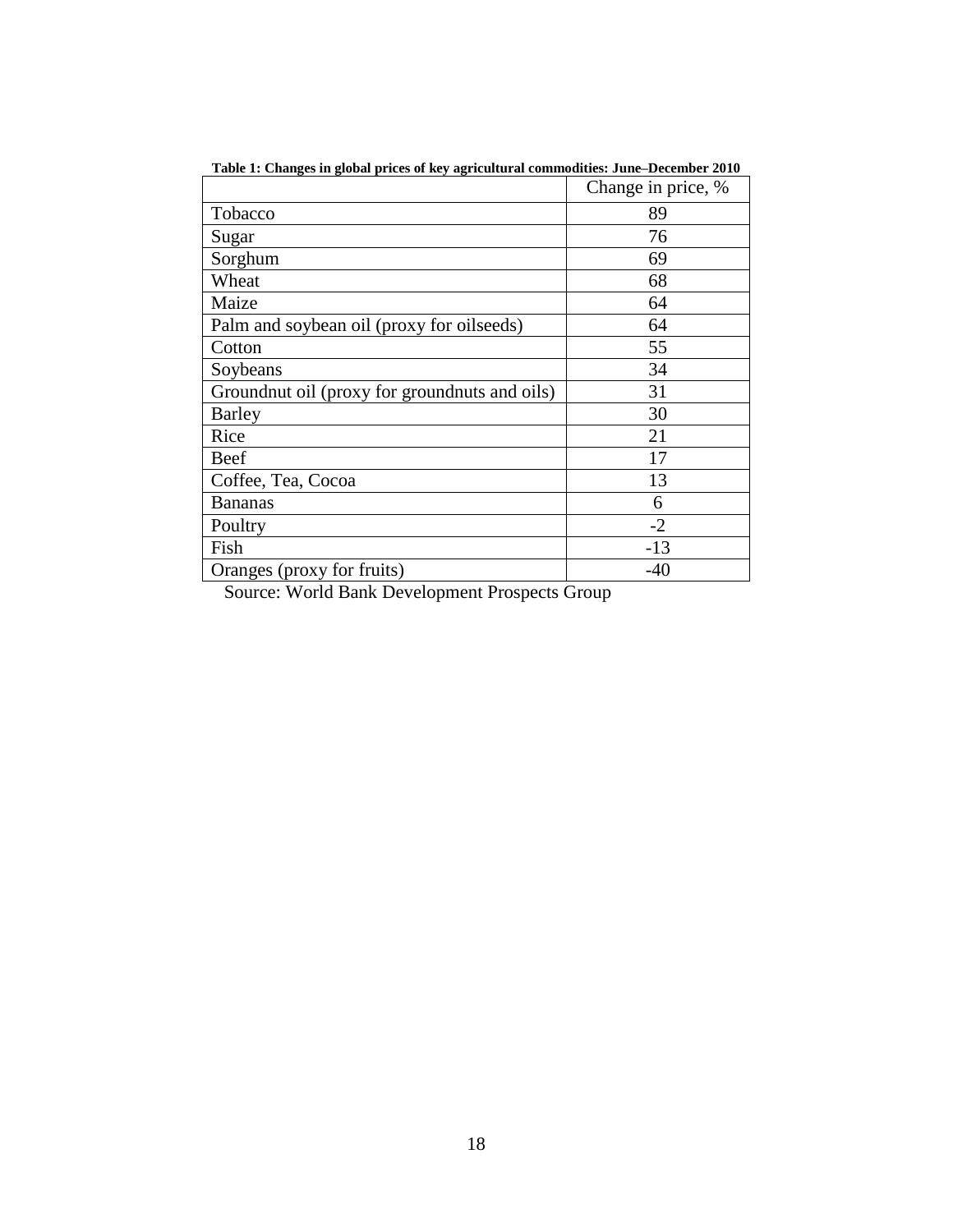| Country    | Commodity  | Change in price, | Country    | Commodity  | Change in price, |
|------------|------------|------------------|------------|------------|------------------|
|            |            | $\%$             |            |            | %                |
| Armenia    | Wheat      | 11               | Nicaragua  | Maize      | $\theta$         |
|            | Potatoes   | 82               |            | Rice       | $-1$             |
| Bangladesh | Rice       | 19               |            | Vegetables | 90               |
|            | Wheat      | 45               | Niger      | Millet     | $-27$            |
| Cambodia   | Rice       | $\overline{0}$   | Nigeria    | Sorghum    | $-13$            |
| Ecuador    | Rice       | $\overline{0}$   |            | Millet     | $\overline{2}$   |
|            | Wheat      | $\overline{0}$   | Pakistan   | Rice       | 19               |
|            | Vegetables | $\overline{0}$   |            | Wheat      | 16               |
|            | Maize      | $-2$             | Panama     | Rice       | $\Omega$         |
| Guatemala  | Maize      | $-1$             |            | Wheat      | 11               |
|            | Rice       | $\overline{0}$   | Peru       | Rice       | 6                |
|            | Vegetables | $\overline{2}$   |            | Wheat      | $-1$             |
| India      | Rice       | 5                |            | Maize      | $-3$             |
|            | Wheat      | 4                | Rwanda     | Vegetables | $\overline{7}$   |
|            | Sugar      | 8                |            | Maize      | 19               |
| Indonesia  | Rice       | 20               | Sri Lanka  | Rice       | 12               |
|            | Wheat      |                  |            | Wheat      | 31               |
| Malawi     | Maize      | $\overline{2}$   | Tajikistan | Wheat      | 37               |
|            | Rice       | $-16$            |            | Potatoes   | $-20$            |
|            | Cassava    | $-16$            | Uganda     | Maize      | 67               |
| Moldova    | Maize      | $-2$             |            | Vegetables | 38               |
|            | Wheat      | 5                | Vietnam    | Rice       | 46               |
| Mongolia   | Wheat      | 34               | Zambia     | Maize      | $-4$             |
|            | Rice       | 11               |            |            |                  |
|            | Mutton     | $-38$            |            |            |                  |

**Table 2: Changes in domestic prices of key staple food commodities: June–December 2010**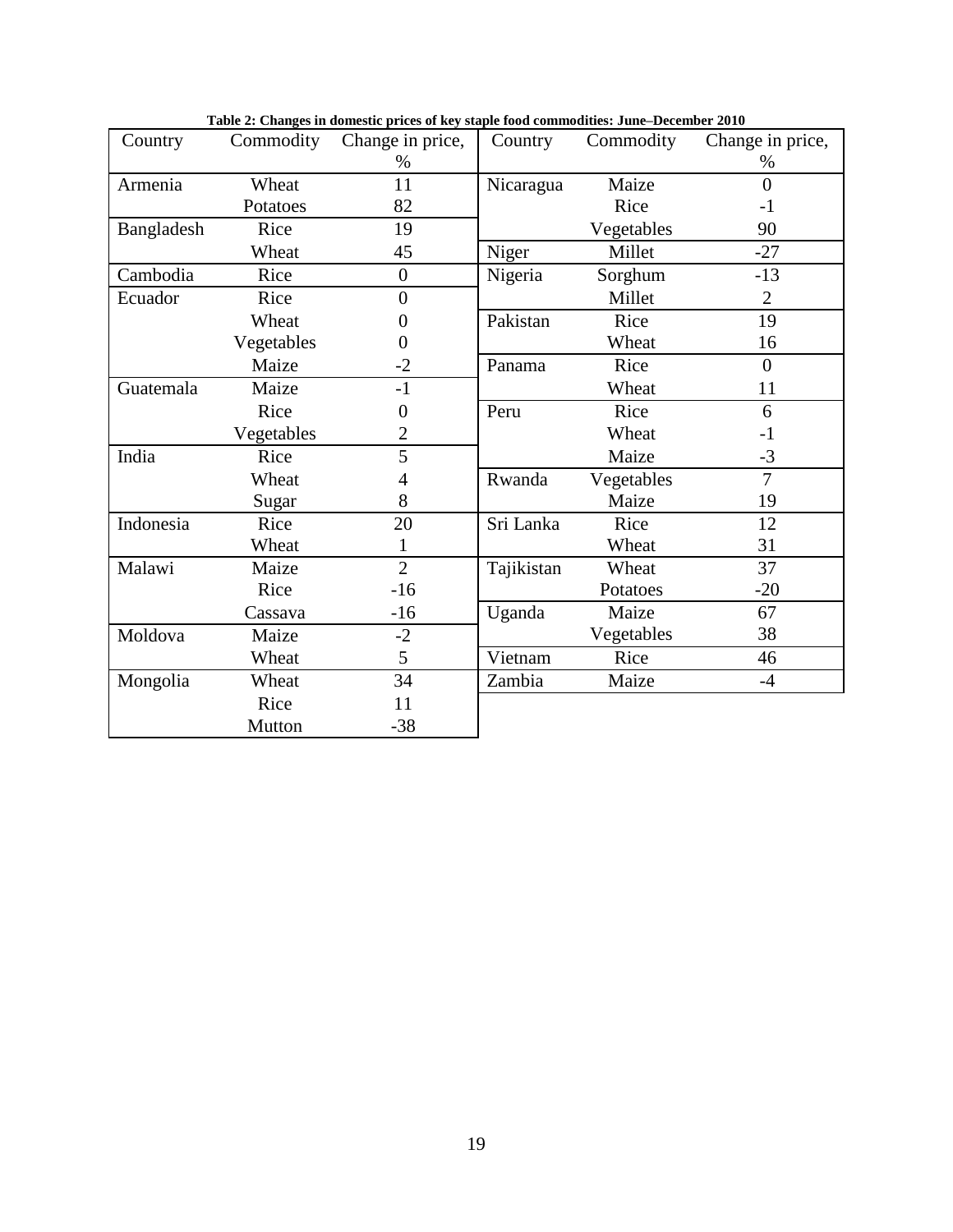|               | Out of            | Into              | <b>Net</b>        |
|---------------|-------------------|-------------------|-------------------|
|               | poverty           | poverty           | change            |
| Albania       | 0.00              | 0.50              | 0.50              |
| Armenia       | $-0.04$           | 0.67              | 0.63              |
| Bangladesh    | $-0.49$           | 2.08              | 1.59              |
| Belize        | 0.00              | 1.15              | 1.15              |
| Cambodia      | $-0.01$           | 0.05              | 0.03              |
| Côte d'Ivoire | $-0.67$           | 0.67              | 0.00              |
| Ecuador       | $-0.01$           | 0.05              | 0.04              |
| Guatemala     | 0.00              | 1.50              | 1.50              |
| India         | $-0.41$           | 1.19              | 0.77              |
| Indonesia     | $-0.24$           | 0.57              | 0.33              |
| Moldova       | $\overline{0.00}$ | 0.32              | 0.32              |
| Mongolia      | $-0.69$           | 1.37              | 0.68              |
| Malawi        | 0.00              | 1.03              | 1.03              |
| Niger         | $-0.31$           | 0.40              | 0.09              |
| Nigeria       | $-0.29$           | 1.06              | 0.76              |
| Nicaragua     | $-1.59$           | 2.09              | 0.50              |
| Nepal         | $-0.06$           | 0.21              | 0.15              |
| Pakistan      | 0.00              | 1.92              | 1.92              |
| Panama        | $-0.07$           | 0.11              | 0.05              |
| Peru          | 0.00              | 0.12              | 0.12              |
| Rwanda        | $-0.03$           | $\overline{0.22}$ | 0.18              |
| Sri Lanka     | $-0.05$           | 1.49              | 1.44              |
| Tajikistan    | $-0.05$           | $3.\overline{68}$ | 3.62              |
| Timor-Leste   | 0.00              | 0.12              | 0.12              |
| Uganda        | $-0.77$           | 1.92              | 1.15              |
| Vietnam       | $-2.92$           | 1.68              | $-1.24$           |
| Yemen         | $-0.01$           | 0.81              | 0.79              |
| Zambia        | 0.00              | 0.27              | $0.\overline{27}$ |

**Table 3: Poverty headcount changes, in percentage points measured at poverty line of \$1.25 per day**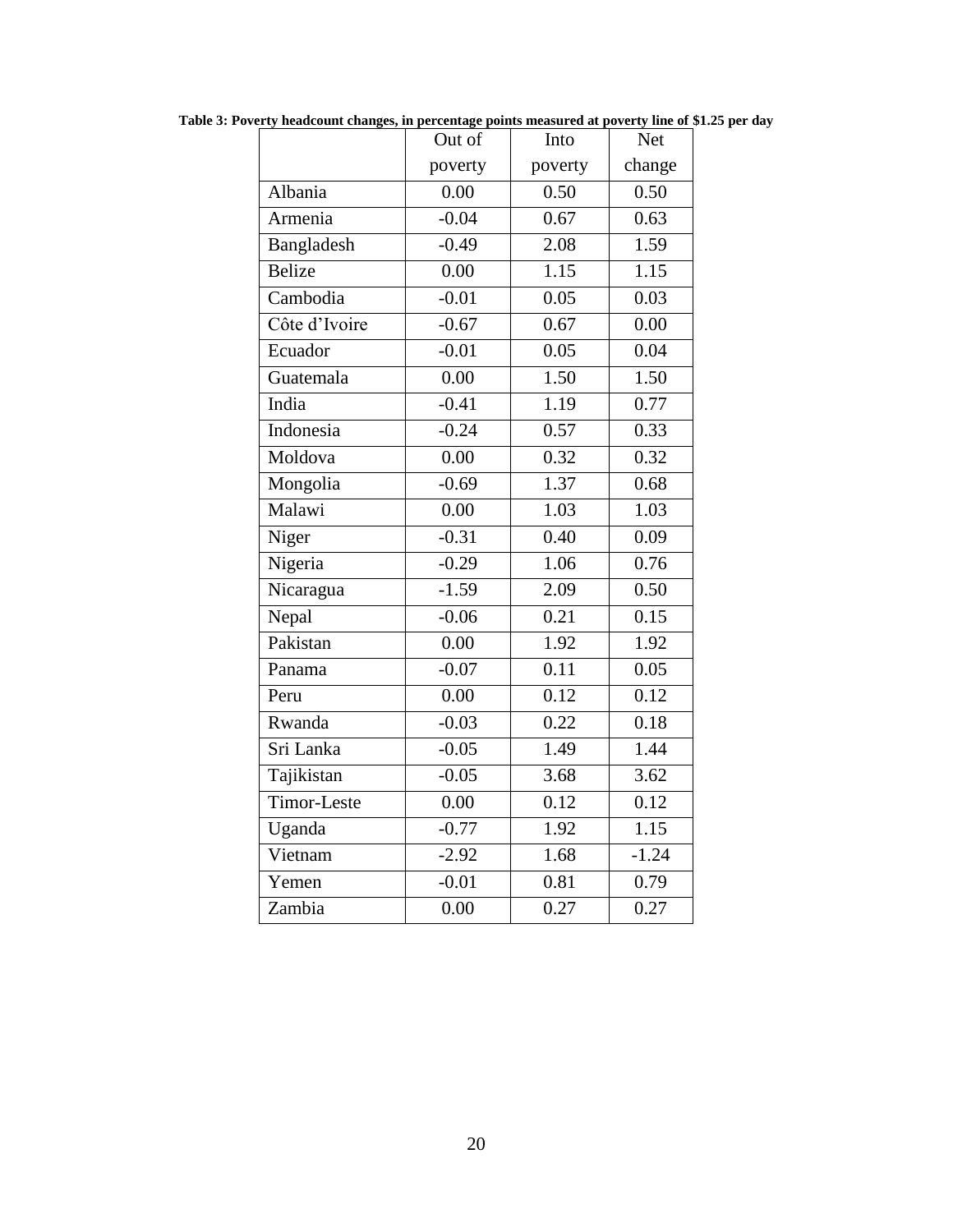|               | Change in poverty | Change in squared |
|---------------|-------------------|-------------------|
|               | gap, %            | poverty gap, %    |
| Albania       | 0.08              | 0.02              |
| Armenia       | 0.25              | 0.14              |
| Bangladesh    | 1.28              | 0.82              |
| <b>Belize</b> | 0.47              | 0.32              |
| Cambodia      | 0.01              | 0.00              |
| Côte d'Ivoire | 0.06              | 0.03              |
| Ecuador       | 0.04              | 0.02              |
| Guatemala     | 0.33              | 0.11              |
| India         | 0.53              | 0.25              |
| Indonesia     | 0.10              | 0.04              |
| Moldova       | 0.10              | 0.04              |
| Mongolia      | 0.38              | 0.25              |
| Malawi        | 0.74              | 0.49              |
| Niger         | 1.16              | 13.50             |
| Nigeria       | 0.63              | 0.46              |
| Nicaragua     | 0.24              | 0.16              |
| Nepal         | 0.15              | 0.11              |
| Pakistan      | 0.50              | 0.18              |
| Panama        | 0.01              | 0.00              |
| Peru          | 0.04              | 0.02              |
| Rwanda        | 0.36              | 0.38              |
| Sri Lanka     | 0.46              | 0.17              |
| Tajikistan    | 0.98              | 0.41              |
| Timor-Leste   | 0.05              | 0.03              |
| Uganda        | 0.99              | 0.74              |
| Vietnam       | $-0.19$           | $-0.02$           |
| Yemen         | 0.21              | 0.09              |
| Zambia        | 0.20              | 0.14              |

**Table 4: Poverty gap and squared poverty gap changes, in percentage points measured at a poverty line of \$1.25 per day**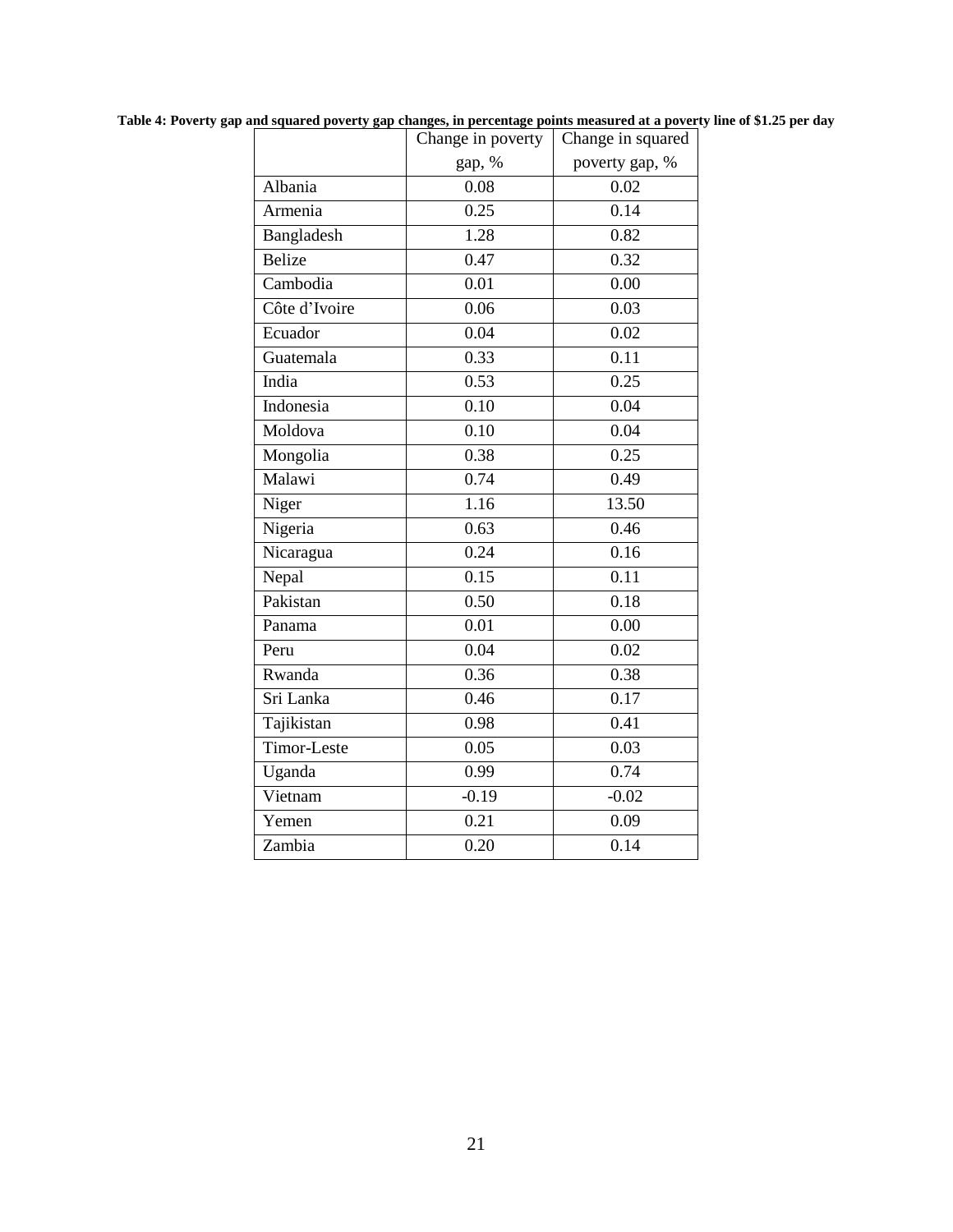|                          |                             | Population-wtd poverty                              |         | Population, | Global extrapolation, in millions |                    |                    |  |  |  |
|--------------------------|-----------------------------|-----------------------------------------------------|---------|-------------|-----------------------------------|--------------------|--------------------|--|--|--|
|                          |                             | change, share of population<br>in percentage points |         | in millions | People<br>escaping                | People<br>entering | Combined<br>impact |  |  |  |
|                          | Escaping                    | Entering<br>Total                                   |         |             | poverty                           | poverty            |                    |  |  |  |
|                          | poverty<br>poverty          |                                                     | change  |             |                                   |                    |                    |  |  |  |
| Low income countries     | 828<br>$-0.4$<br>1.5<br>1.1 |                                                     | $-3.1$  | 12.6        | 9.5                               |                    |                    |  |  |  |
| Middle income countries  | $-0.4$                      | 1.2                                                 | 0.7     | 4,758       | $-21.0$                           | 55.1               | 34.1               |  |  |  |
| All developing countries | $-0.4$ <sup>*</sup>         | $1.2^*$                                             | $0.8^*$ | 5,586       | $-24.0$                           | 67.7               | 43.7               |  |  |  |

#### **Table 5: Global extrapolation of changes in poverty headcount,**

**\*These average values are not used in the calculations of the poverty headcount changes**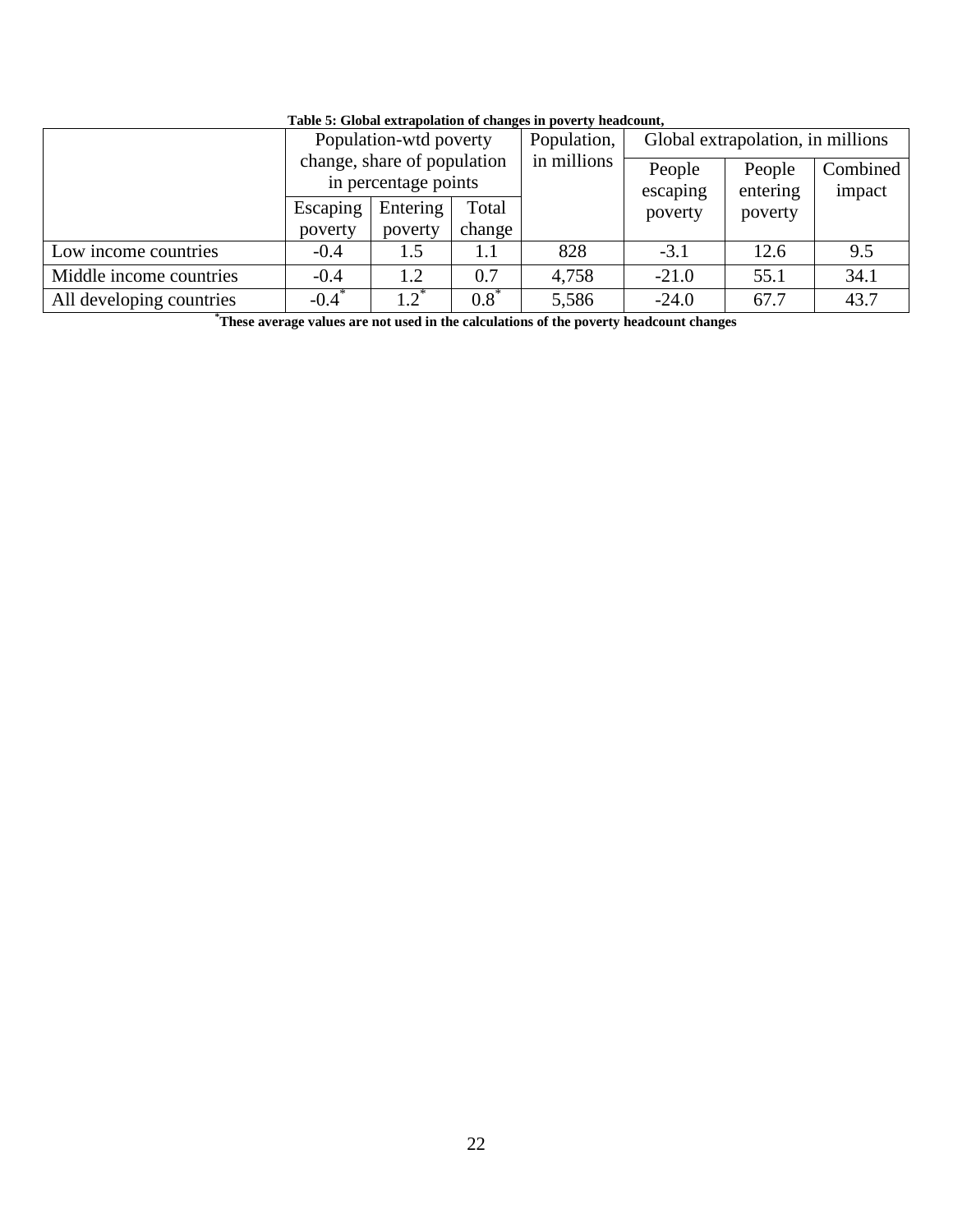| Poverty line,      | Net change in global | Gross reductions in  | Gross increases in   |
|--------------------|----------------------|----------------------|----------------------|
| PPP USD/person/day | poverty, millions of | poverty, millions of | poverty, millions of |
|                    | people               | people               | people               |
| 1.00               | 46.5                 | $-19.2$              | 65.7                 |
| 1.13               | 47.0                 | $-20.9$              | 67.9                 |
| 1.19               | 44.4                 | $-23.4$              | 67.8                 |
| 1.25               | 43.7                 | $-24.0$              | 67.7                 |
| 1.31               | 42.1                 | $-25.2$              | 67.3                 |
| 1.38               | 41.5                 | $-20.9$              | 67.9                 |
| 2.00               | 26.9                 | $-23.1$              | 50.0                 |

**Table 6: Global poverty estimates for different poverty lines**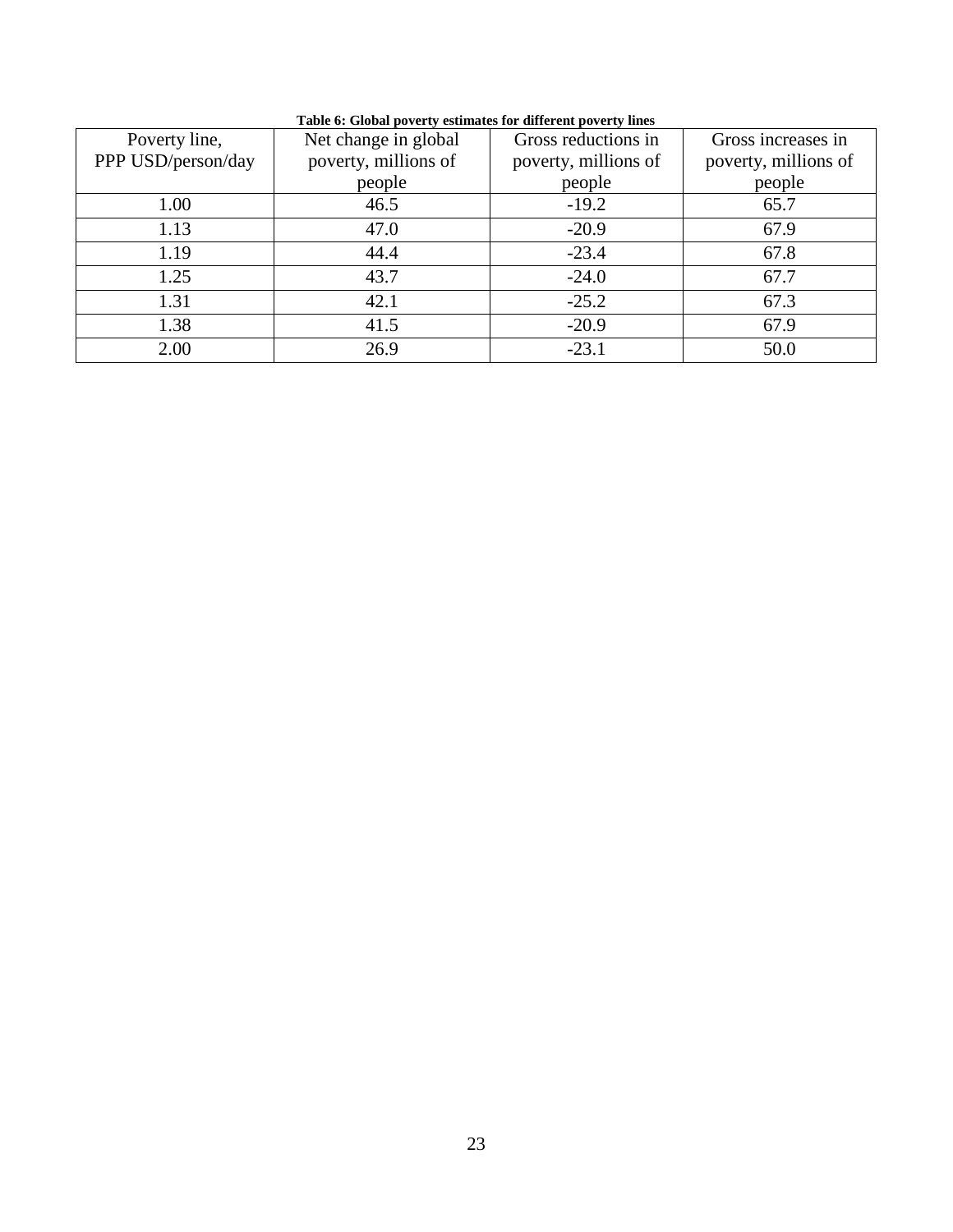

**Figure 1: Changes in the poverty headcount at \$1.25 per day, percentage points**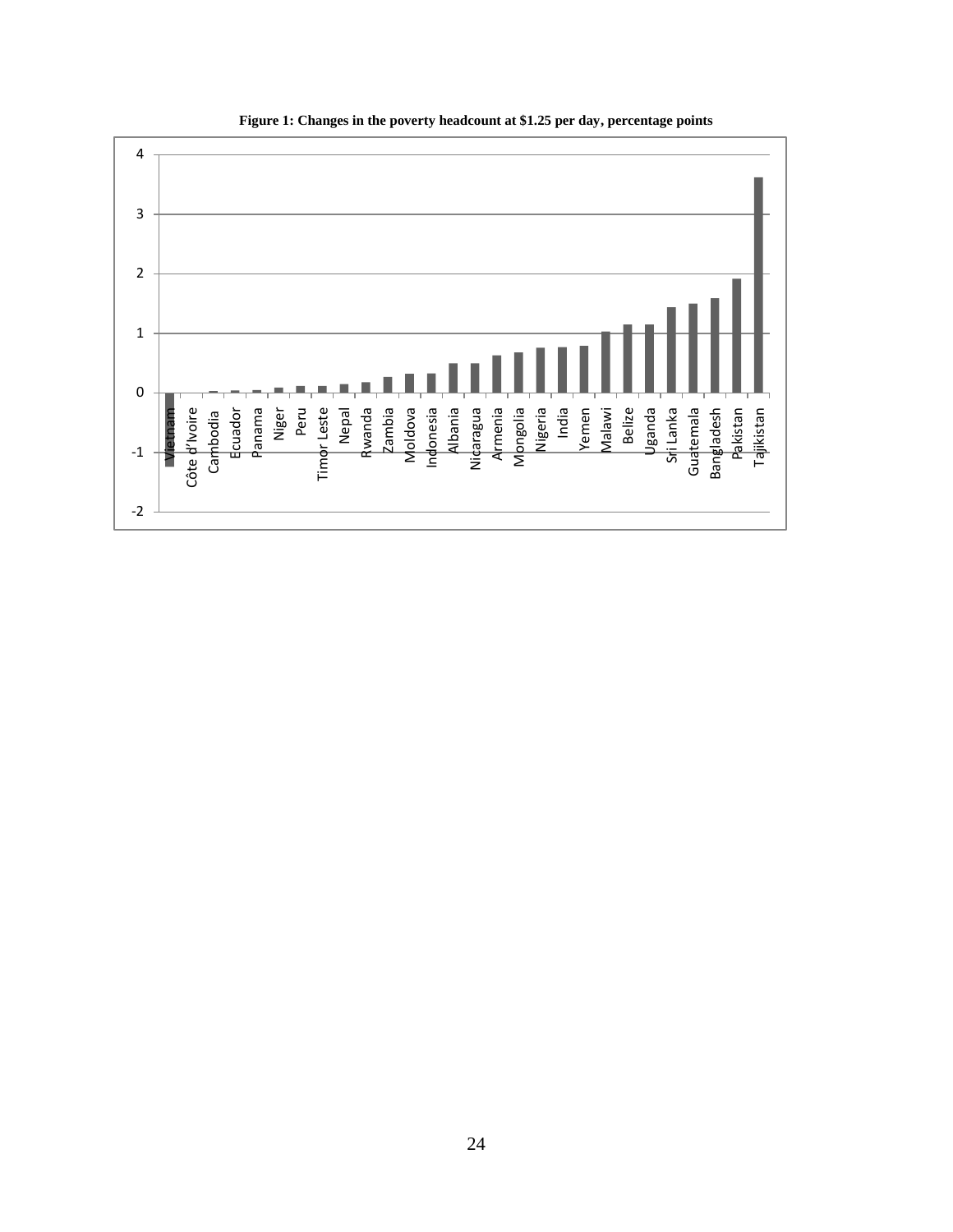**Figure 2: Kernel-smoothed distribution of poverty impacts with individual countries removed**

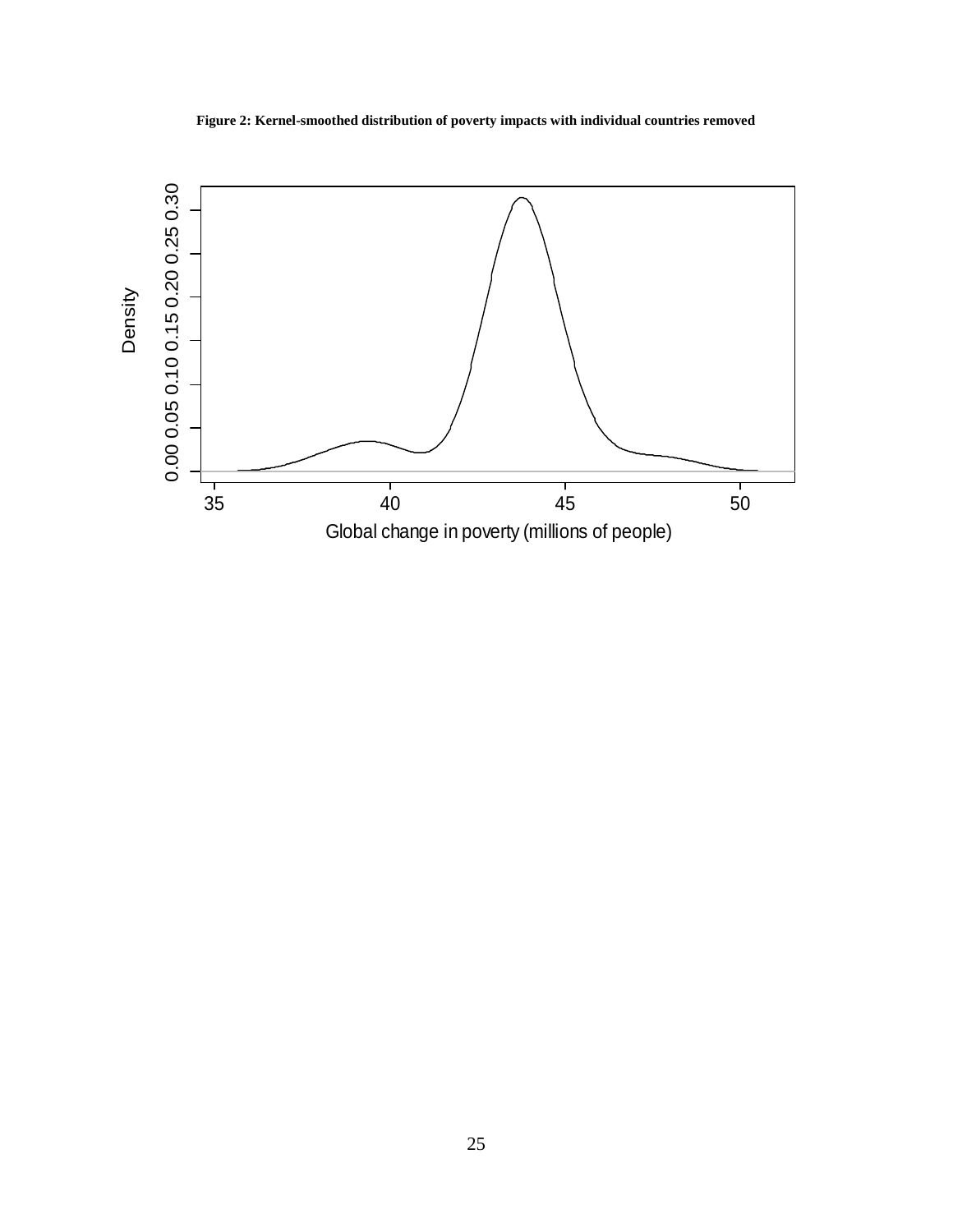

**Figure 3: World Bank Food Price Index and price index weighted by poverty impacts**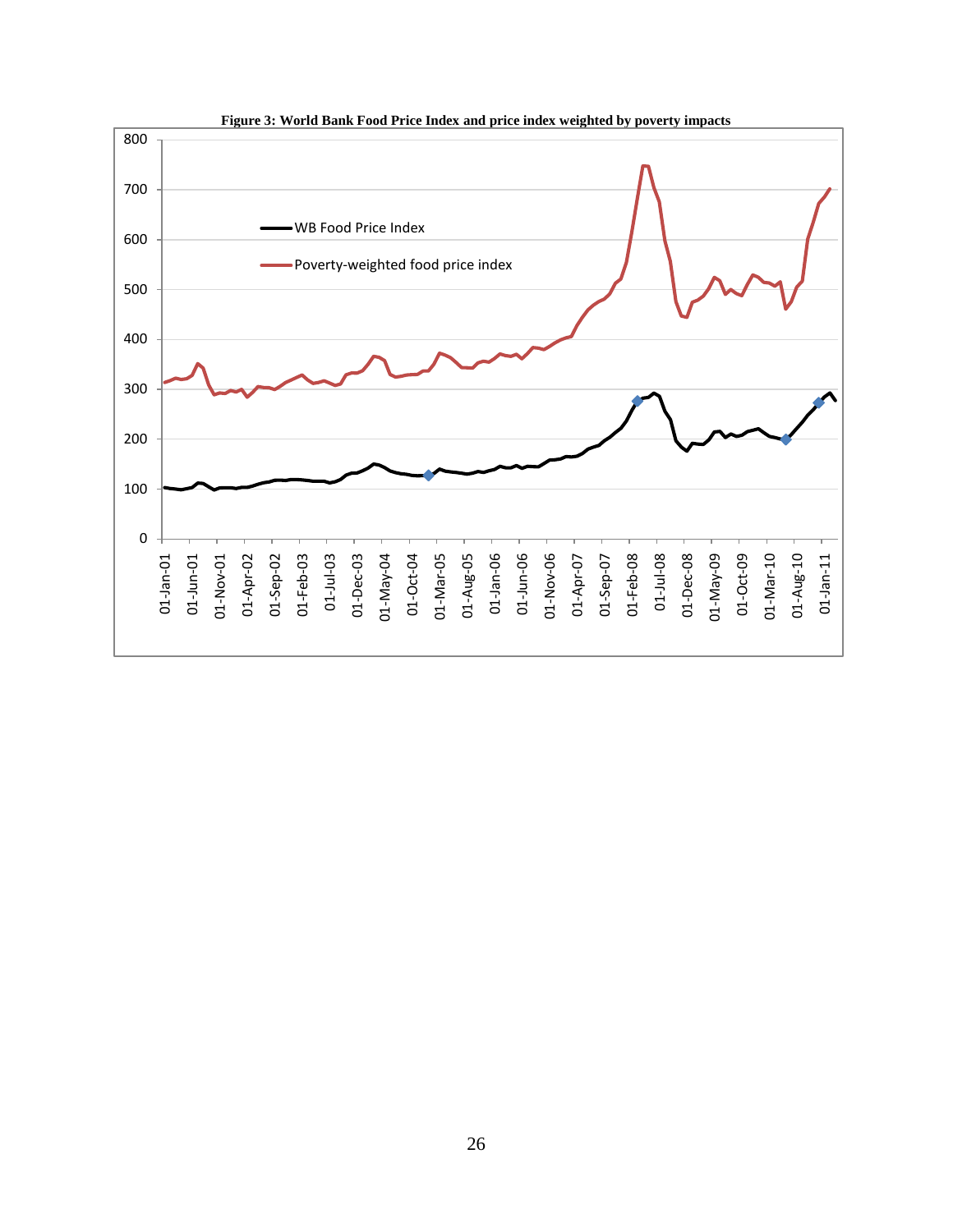|               | $\Delta$ ppenuix table 1. Sul veys used in the study          |                                |             |            |           |         |
|---------------|---------------------------------------------------------------|--------------------------------|-------------|------------|-----------|---------|
| Country       | Survey name                                                   | Year                           | Population, | Number of  | Number of | Poverty |
|               |                                                               |                                | millions    | households | people    | rate, % |
| Albania       | <b>Living Standards Measurement Survey</b>                    | 2005                           | 3.2         | 1,671      | 4,814     | 0.8     |
| Armenia       | <b>Integrated Survey of Living Standards</b>                  | 2005                           | 3.3         | 6,815      | 28,502    | 10.6    |
| Bangladesh    | Household Income-Expenditure Survey                           | 2000                           | 150         | 7,440      | 38,518    | 40.2    |
| Belize        | Household Income and Expenditure Survey                       | 2009                           | 0.3         | 1,546      | 6,794     | 33.5    |
| Cambodia      | Household Socio-economic Survey                               | 2003                           | 13.4        | 14,984     | 74,719    | 50.5    |
| Côte d'Ivoire | Enquete Niveau de Vie des Menages                             | 2002                           | 21.6        | 10,798     | 57,906    | 23.3    |
| Ecuador       | Encuesta Condiciones de vida - Quinta Ronda                   | 2006                           | 14.3        | 13,581     | 55,666    | 15.8    |
| Guatemala     | Encuesta Nacional de Condiciones de Vida                      | 2006                           | 14.4        | 13,686     | 68,739    | 12.6    |
| India         | Socio-economic survey (schedules 33/59, 1/61 and 10/61)       | $2002 - 4$                     | 1193.6      | 301,085    | 1,499,010 | 43.8    |
| Indonesia     | <b>Indonesia Family Life Survey</b>                           | 2007                           | 230.0       | 12,999     | 69,624    | 7.5     |
| Malawi        | Second Integrated Household Survey                            | 2004                           | 15.7        | 11,280     | 52,707    | 73.9    |
| Moldova       | Cercetarea Bugetelor de Familie                               | 2009                           | 3.6         | 5,532      | 15,066    | 8.1     |
| Mongolia      | Household Income and Expenditure Survey                       | 2002                           | 2.8         | 3308       | 14789     | 22.4    |
| Nepal         | Nepal Living Standards Survey II                              | 2002                           | 28.6        | 5,071      | 28,099    | 55.1    |
| Nicaragua     | Encuesta Nacional de Hogares sore Medicion de Nivel de Vida   | 2005                           | 5.8         | 6,619      | 36,642    | 45.1    |
| Niger         | Enquete National sur Le Budget et la Consommation des Menages | 2007                           | 15.2        | 4,000      | 28,683    | 65.9    |
| Nigeria       | Nigeria Living Standards Survey                               | 2003                           | 158.3       | 19,121     | 92,501    | 64.4    |
| Pakistan      | Pakistan Social and Living Standards Measurement Survey       | 2005                           | 171.7       | 15,453     | 79,354    | 22.6    |
| Panama        | Encuesta de Niveles de Vida                                   | 2003                           | 3.4         | 6362       | 26,434    | 9.4     |
| Peru          | <b>Encuesta Nacional de Hogares</b>                           | 2007                           | 29.5        | 22,201     | 95,466    | 7.9     |
| Rwanda        | <b>Integrated Household Living Conditions Survey</b>          | 2005                           | 10.4        | 6,900      | 34,785    | 76.6    |
| Sri Lanka     | Household Income and Expenditure Survey                       | 2007                           | 20.4        | 4,633      | 20,290    | 14.0    |
| Tajikistan    | Living Standards Measurement Survey                           | 2007                           | 7.1         | 4,644      | 29,412    | 21.5    |
| Timor-Leste   | <b>Poverty Assessment Project</b>                             | 2000                           | 1.2         | 1,800      | 9,113     | 52.9    |
| Uganda        | Socio-Economic Survey                                         | 2005                           | 31.8        | 7,425      | 42,220    | 51.5    |
| Vietnam       | Household Living Standard Survey                              | 2004                           | 86.9        | 9,188      | 40,438    | 21.4    |
| Yemen         | <b>Household Budget Survey</b>                                | 2006                           | 22.5        | 13,136     | 98,941    | 17.5    |
| Zambia        | <b>Living Conditions Monitoring Survey</b>                    | 2002                           | 13.3        | 4,166      | 23,074    | 61.9    |
| Total         |                                                               | $\overbrace{\hspace{27mm}}^{}$ | 2,272.3     | 535,444    | 2,672,306 | 38.8    |

#### **Appendix table 1: Surveys used in the study**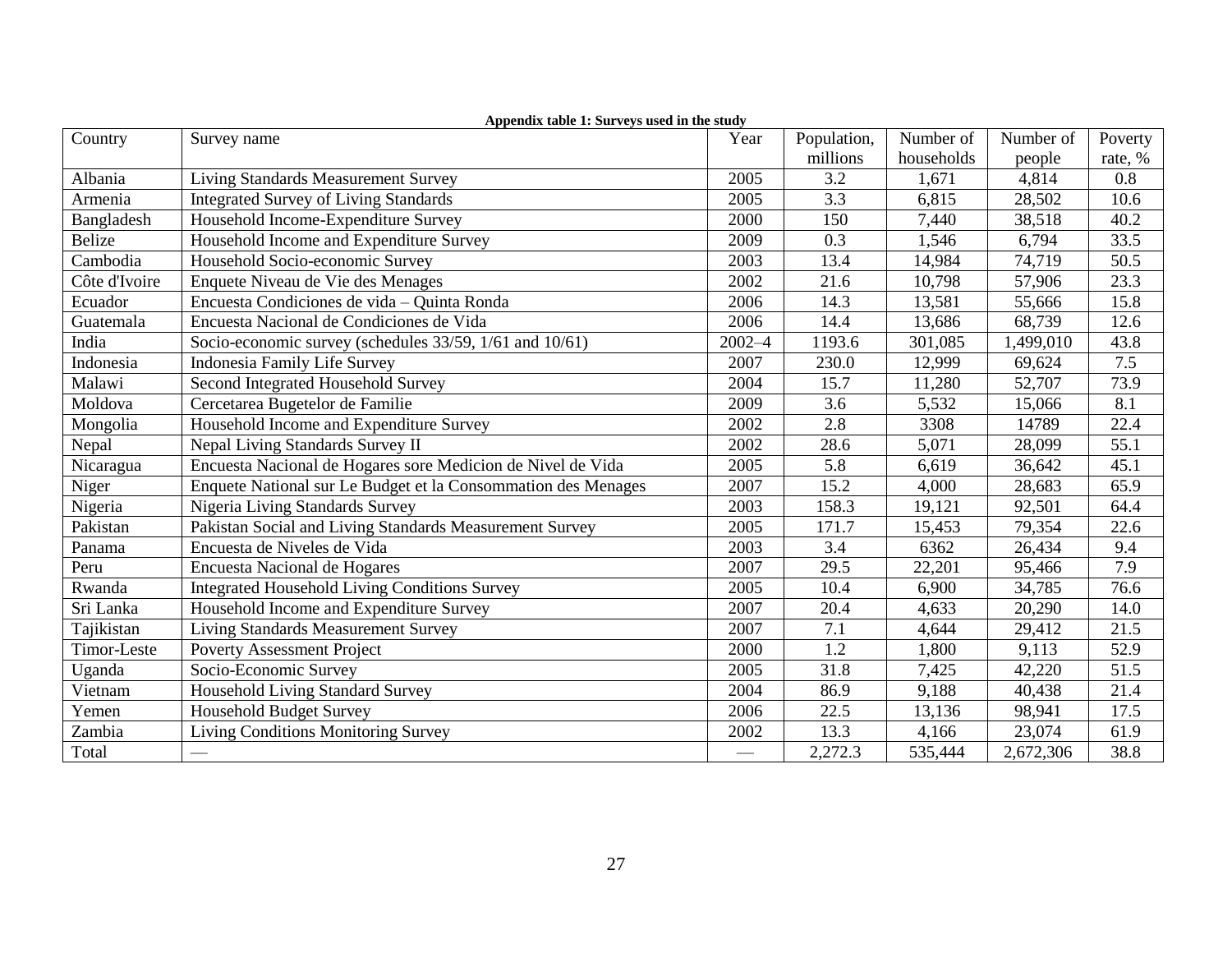| Rice                  | Cattle                            |
|-----------------------|-----------------------------------|
| Wheat                 | Other animal products             |
| Other grains          | Eggs                              |
| Maize                 | Fowl                              |
| Sorghum               | Swine                             |
| Cassava               | Raw milk                          |
| Plantains and bananas | Wool                              |
| Potatoes              | Forestry                          |
| Other vegetables      | Fish                              |
| Other fruits          | Other cattle meat                 |
| Other oil seeds       | <b>Beef</b>                       |
| Peanuts               | Other meat                        |
| Soybeans              | Poultry                           |
| Sugar cane/beets      | Pork                              |
| Plant based fibers    | Oils and fats                     |
| Other crops           | Dairy                             |
| Coffee, tea, cocoa    | Sugar                             |
| Tobacco               | Other food                        |
| Other bovine animals  | Tobacco and beverages (consumers) |

**Appendix table 2: Agricultural commodities considered in the study**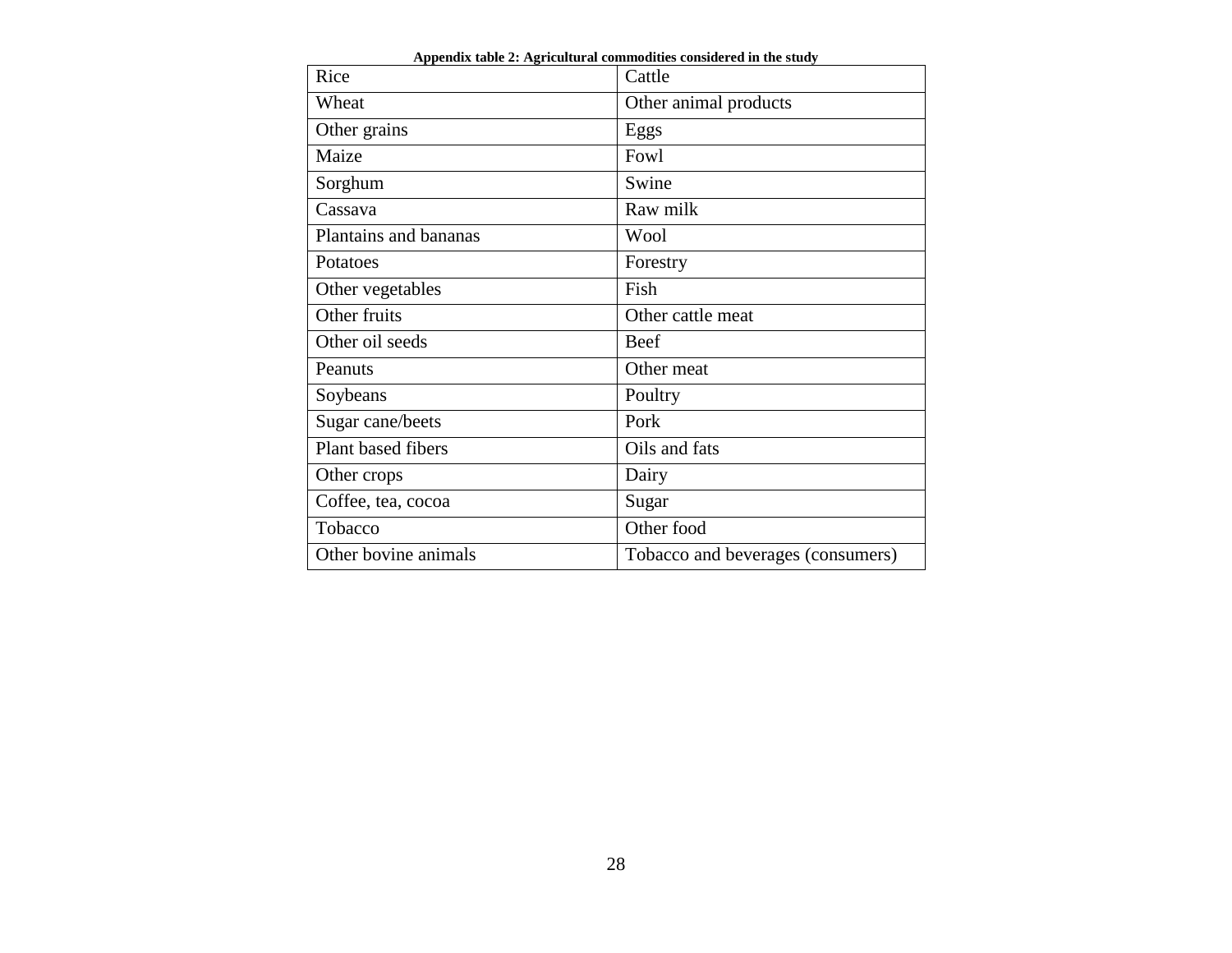**Appendix table 3: Estimated and observed domestic price changes for key agricultural commodities, percent**

|                    | Sugar        |                | Other          |             |                |             |             | Coffee,     |        |              |             |         |             |             | Oils |             |
|--------------------|--------------|----------------|----------------|-------------|----------------|-------------|-------------|-------------|--------|--------------|-------------|---------|-------------|-------------|------|-------------|
|                    | cane,        |                | bovine         |             |                |             | Other       | tea,        |        |              |             |         | Pota-       | Vege-       | and  |             |
|                    | beets        | <b>Beef</b>    | meat           | Cattle      | Fish           | Maize       | grains      | cocoa       | Cotton | Rice         | Sugar       | Fruits  | toes        | tables      | fats | Wheat       |
| Albania            | 1.5          | 1.3            | $\mathbf 0$    | 0.5         | $-5.3$         | 29.9        | 6.3         | 0.4         | 54.8   | 17.0         | 75.8        | $-7.0$  | 0           | $\mathbf 0$ | 26.0 | 33.3        |
| Armenia            | 0.2          | 2.2            | 0              | $\mathbf 0$ | 0              | 7.0         | 0.3         | 2.5         | 2.5    | 14.2         | 19.8        | $-3.7$  | 82.3        | $\Omega$    | 23.3 | 11.1        |
| Bangladesh         | $\mathbf{0}$ | 16.1           | $\mathbf 0$    | $\pmb{0}$   | 0              | 46.8        | 14.6        | 0.4         | 19.7   | 18.9         | 17.0        | $-7.3$  | 0           | $\Omega$    | 16.8 | 45.0        |
| <b>Belize</b>      | 0            | 0.1            | $\overline{0}$ | $\mathbf 0$ | $\overline{0}$ | 4.4         | 0.3         | 0.1         | 3.6    | $\mathbf{0}$ | $\mathbf 0$ | $-0.4$  | $\Omega$    | $\Omega$    | 1.5  | 64.2        |
| Cambodia           | 0.1          | 0.4            | $\mathbf 0$    | 0.1         | $-0.2$         | 4.6         | 0.2         | 0.2         | 10.7   | $\mathbf 0$  | 5.6         | $-5.1$  | $\Omega$    | $\Omega$    | 13.8 | 67.2        |
| Cote D'Ivoire      | $\mathbf 0$  | 1.1            | $\mathbf 0$    | 0.1         | $-0.1$         | 0.4         | 0.2         | 8.3         | 46.3   | 7.5          | 75.0        | $-0.7$  | 0           | $\Omega$    | 15.7 | 66.9        |
| Ecuador            | $\mathbf{0}$ | 0.1            | $\mathbf 0$    | $\pmb{0}$   | $-0.2$         | $-2.2$      | 2.6         | 0.7         | 17.2   | $\mathbf{0}$ | 2.0         | $-5.1$  | $\mathbf 0$ | $\mathbf 0$ | 8.6  | $\mathbf 0$ |
| Guatemala          | $\Omega$     | 0.9            | $\mathbf{0}$   | 0.2         | $-0.3$         | $-0.9$      | 1.0         | 1.1         | 49.7   | $-0.1$       | 0.8         | $-2.4$  | $\Omega$    | 1.7         | 11.2 | 65.5        |
| India              | 0            | 0.1            | $\overline{0}$ | 7.5         | $-0.1$         | $\mathbf 0$ | $\mathbf 0$ | 0.3         | 4.5    | 4.5          | 7.7         | $-3.7$  | $\Omega$    | $\Omega$    | 13.3 | 3.7         |
| Indonesia          | 0            | 3.9            | $\pmb{0}$      | 2.0         | $-0.1$         | 11.5        | 2.6         | 0.4         | 5.6    | 19.5         | 18.9        | $-2.7$  | $\mathbf 0$ | $\mathbf 0$ | 1.8  | 0.6         |
| Malawi             | 50.6         | 0.5            | $\mathbf 0$    | 9.6         | 0              | 2.1         | 0.5         | 1.6         | 5.7    | $-15.8$      | 37.3        | $-17.8$ | $\Omega$    | $\Omega$    | 25.2 | 67.9        |
| Moldova            | $\Omega$     | 2.6            | $\mathbf{0}$   | $\mathbf 0$ | $-1.2$         | $-2.0$      | 7.6         | 13.0        | 46.1   | 1.5          | 37.6        | $-0.1$  | $\Omega$    | $\Omega$    | 7.9  | 5.3         |
| Mongolia           | 0.1          | 4.1            | $-37.5$        | 6.8         | $-0.6$         | 56.0        | 26.3        | 12.5        | 54.5   | 11.3         | 28.9        | $-3.5$  | $\Omega$    | $\Omega$    | 7.4  | 34.4        |
| Nepal              | $\Omega$     | 3.7            | $\mathbf 0$    | 0.8         | $\overline{0}$ | 2.5         | 2.5         | 0.9         | 0.1    | 0.4          | 8.7         | $-7.1$  | $\Omega$    | $\Omega$    | 10.9 | 9.4         |
| Nicaragua          | 18.7         | 1.9            | $\mathbf 0$    | $\mathbf 0$ | $-0.4$         | 0.2         | 0.5         | 5.2         | 0.3    | $-1.2$       | 0.3         | $-5.2$  | $\Omega$    | 89.6        | 27.1 | 68.0        |
| Niger              | $\mathbf 0$  | 0.1            | $\pmb{0}$      | $\mathbf 0$ | 0              | 0.1         | $-27.3$     | 6.8         | 20.6   | 1.2          | 68.1        | $-0.1$  | 0           | $\mathbf 0$ | 3.2  | 59.3        |
| Nigeria            | 0.2          | 2.1            | 0              | $\mathbf 0$ | $\overline{0}$ | 0           | 2.0         | 12.1        | 41.0   | 14.7         | 76.0        | 0       | $\Omega$    | $\Omega$    | 15.6 | 67.8        |
| Pakistan           | 12.5         | 1.3            | $\mathbf 0$    | $\mathbf 0$ | 0              | 60.4        | 27.5        | 2.3         | 54.5   | 18.5         | 0.5         | $-1.2$  | $\Omega$    | $\Omega$    | 10.1 | 16.2        |
| Panama             | 0            | $\mathbf 0$    | $\mathbf 0$    | 3.7         | $\overline{0}$ | 0.1         | $\mathbf 0$ | 0.3         | 7.1    | $\mathbf{0}$ | 0.6         | $-15.3$ | $\Omega$    | $\Omega$    | 0.3  | 10.8        |
| Peru               | $\mathbf 0$  | 0.4            | $\mathbf 0$    | 0.2         | $-0.1$         | $-2.9$      | 1.9         | 0.2         | 34.4   | 5.9          | 5.1         | $-2.0$  | $\Omega$    | $\Omega$    | 9.8  | $-0.8$      |
| Rwanda             | 0            | 0              | $\mathbf 0$    | $\mathbf 0$ | 0              | 19.0        | 0           | $\mathbf 0$ | 0.1    | 0.5          | 3.7         | $-0.1$  | 0           | 6.8         | 0.7  | 25.5        |
| Sri Lanka          | $\mathbf 0$  | 0.2            | $\mathbf 0$    | 0.1         | $-0.3$         | 48.3        | 14.7        | $\mathbf 0$ | 50.4   | 11.8         | 68.6        | $-2.3$  | $\Omega$    | $\Omega$    | 23.2 | 31.4        |
| Tajikistan         | 1.4          | 0.3            | $\mathbf 0$    | $\mathbf 0$ | $-0.7$         | 0.8         | 0.3         | 11.7        | 0.1    | 6.5          | 75.8        | $-0.2$  | $-20.2$     | $\Omega$    | 25.6 | 37.1        |
| <b>Timor Leste</b> | 0            | 0.2            | $\mathbf 0$    | 0.1         | 0              | 0.1         | $\mathbf 0$ | $\mathbf 0$ | 2.7    | $\mathbf{0}$ | 0.3         | $-0.3$  | $\Omega$    | $\Omega$    | 4.8  | 67.7        |
| Uganda             | 15.7         | $\mathbf 0$    | $\mathbf 0$    | $\mathbf 0$ | 0              | 66.7        | 0.1         | 12.5        | 38.6   | 6.2          | 16.9        | $-0.5$  | $\Omega$    | 38.1        | 30.8 | 67.8        |
| Vietnam            | 0            | $\overline{0}$ | 0              | 0.1         | 0              | 45.0        | 7.9         | 0.4         | 55.0   | 45.9         | 3.4         | $-3.3$  | $\mathbf 0$ | $\mathbf 0$ | 24.4 | 67.9        |
| Yemen              | 0            | 0.3            | 0              | $\mathbf 0$ | $-0.1$         | 2.1         | 0.1         | 0.2         | 0.1    | 15.2         | 10.8        | $-0.4$  | $\Omega$    | $\Omega$    | 4.6  | 3.0         |
| Zambia             | 0            | 0.1            | 0              | 0.1         | 0              | $-3.5$      | 1.3         | 0.3         | 0.9    | 5.2          | 1.8         | $-17.6$ | $\Omega$    | $\Omega$    | 11.4 | 7.0         |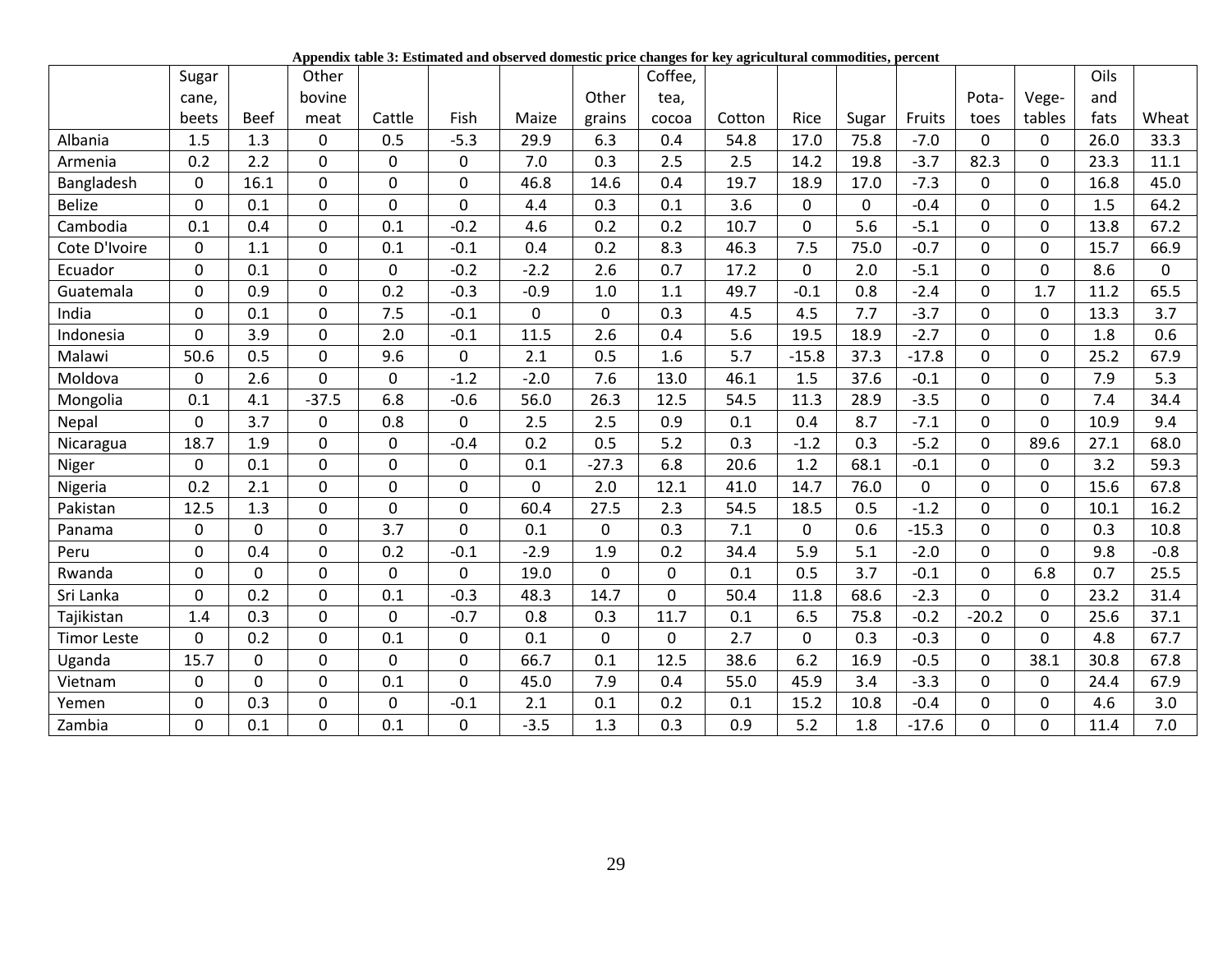**Appendix table 4: Poverty impacts of 10 percent changes in prices for key commodities, percentage points**

|                    | Sugar          | Other          | Cattle      | Maize        | Other        | Sor-           | Coffee,        | Other            | Soy-        | Cotton         | Rice           | Sugar       | Fruits      | Pota-        | Vege-       | Oils,    | Wheat       |
|--------------------|----------------|----------------|-------------|--------------|--------------|----------------|----------------|------------------|-------------|----------------|----------------|-------------|-------------|--------------|-------------|----------|-------------|
|                    | cane,          | bovine         |             |              | grains       | ghum           | tea,           | oil              | beans       |                |                |             |             | toes         | tables      | fats     |             |
|                    | beets          | meat           |             |              |              |                | cocoa          | seeds            |             |                |                |             |             |              |             |          |             |
| Albania            | $\mathbf 0$    | 0              | $-0.10$     | $\mathbf 0$  | 0            | $\mathbf 0$    | $\mathbf 0$    | 0                | $\mathbf 0$ | $\mathbf 0$    | $\overline{0}$ | $\mathbf 0$ | $-0.10$     | $\mathbf{0}$ | $-0.02$     | 0.08     | $\mathbf 0$ |
| Armenia            | $\mathbf 0$    | 0              | $-0.02$     | $\mathbf 0$  | $\mathbf 0$  | $\mathbf 0$    | 0.06           | 0                | $\mathbf 0$ | $\mathbf 0$    | 0.03           | 0.03        | $-0.04$     | 0.03         | 0.04        | 0.05     | 0.08        |
| Bangladesh         | $-0.03$        | 0.01           | $-0.01$     | $\mathbf 0$  | $\mathbf 0$  | $\pmb{0}$      | 0.05           | 0                | $\mathbf 0$ | $-0.01$        | 0.67           | 0.05        | 0.07        | $\mathbf 0$  | 0.25        | 0.14     | $\Omega$    |
| <b>Belize</b>      | $\mathbf 0$    | 0              | $-0.25$     | $\mathbf{0}$ | $\mathbf 0$  | $\pmb{0}$      | 0.03           | 0                | $\mathbf 0$ | 0              | 0.24           | 0           | 0           | 0.18         | 0.29        | 0.03     | 0.29        |
| Cambodia           | $-0.01$        | $\mathbf 0$    | $-0.18$     | $-0.04$      | 0            | $\mathbf 0$    | $-0.14$        | $-0.05$          | $-0.05$     | 0              | $-1.37$        | $\mathbf 0$ | $-0.08$     | $\mathbf 0$  | $-0.12$     | 0        | $\mathbf 0$ |
| Côte D'Ivoire      | $\pmb{0}$      | 0              | 0           | 0.08         | $\mathbf 0$  | $\pmb{0}$      | $-0.37$        | 0                | $\pmb{0}$   | $-0.18$        | 0.42           | 0.02        | $-0.06$     | 0.03         | 0.17        | 0.02     | 0.03        |
| Ecuador            | $\pmb{0}$      | 0              | $-0.02$     | $-0.11$      | $\mathbf 0$  | $\mathbf 0$    | $-0.06$        | $\mathbf 0$      | $\mathbf 0$ | $\mathbf 0$    | 0.11           | 0.04        | $-0.01$     | 0.03         | 0.09        | 0.06     | 0.01        |
| Guatemala          | $\overline{0}$ | $\overline{0}$ | $-0.01$     | 0.07         | 0.07         | $\mathbf 0$    | 0.02           | 0                | $\mathbf 0$ | $\overline{0}$ | 0.03           | 0.19        | $\mathbf 0$ | 0.03         | 0.16        | 0.05     | 0.26        |
| India              | $-0.06$        | 0.06           | 0           | $-0.02$      | 0.01         | $\pmb{0}$      | 0.14           | $-0.06$          | $-0.02$     | $-0.05$        | 0.45           | 0.16        | 0.02        | 0.05         | 0.49        | 0.33     | 0.10        |
| Indonesia          | $\mathbf 0$    | 0              | $-0.01$     | $\mathbf{0}$ | $\mathbf 0$  | $\mathbf 0$    | 0.05           | 0                | $\mathbf 0$ | $\mathbf 0$    | 0.04           | 0.07        | 0.04        | $\mathbf 0$  | 0.08        | 0.07     | $\Omega$    |
| Malawi             | $\pmb{0}$      | 0.01           | $-0.01$     | 0.16         | $\mathbf{0}$ | $\mathbf 0$    | 0.01           | $\mathbf 0$      | $\mathbf 0$ | $-0.01$        | 0.02           | 0.12        | $\mathbf 0$ | $\mathbf{0}$ | 0.16        | 0.09     | 0.07        |
| Moldova            | $\mathbf 0$    | 0              | $\mathbf 0$ | $\mathbf 0$  | 0.01         | $\mathbf 0$    | 0.02           | $\mathbf 0$      | $\mathbf 0$ | $\mathbf 0$    | 0.07           | 0.09        | 0.05        | 0.10         | 0.14        | 0.15     | 0.18        |
| Mongolia           | $\mathbf 0$    | 0.57           | $-0.14$     | $\mathbf{0}$ | 0.05         | $\mathbf 0$    | 0.10           | 0                | $\mathbf 0$ | $\mathbf 0$    | 0.16           | 0.16        | 0.05        | 0.09         | 0.03        | $\Omega$ | 0.43        |
| Nepal              | $-0.05$        | 0.11           | $-0.11$     | 0.02         | $\mathbf{0}$ | $\mathbf 0$    | 0.02           | $-0.05$          | 0.04        | $\overline{0}$ | 0.16           | 0.08        | 0.01        | $\mathbf{0}$ | 0.04        | 0.10     | $-0.03$     |
| Nicaragua          | $\pmb{0}$      | 0.02           | 0           | $-0.14$      | 0            | $\pmb{0}$      | $-0.10$        | $\mathbf 0$      | $\pmb{0}$   | $\mathbf 0$    | 0.09           | 0.03        | $\pmb{0}$   | 0.01         | $-0.08$     | 0.04     | $\mathbf 0$ |
| Niger              | $-0.01$        | 0.02           | $-0.05$     | 0.06         | 0.02         | $\mathbf 0$    | 0.05           | $\mathbf 0$      | $\mathbf 0$ | $\mathbf 0$    | 0.22           | 0.04        | $-0.02$     | 0.01         | $\mathbf 0$ | 0.09     | $\mathbf 0$ |
| Nigeria            | $-0.02$        | 0.01           | $-0.04$     | $-0.01$      | $-0.07$      | $\overline{0}$ | $-0.03$        | 0.01             | $\mathbf 0$ | $-0.05$        | 0.17           | $\mathbf 0$ | 0.13        | $\mathbf{0}$ | 0.04        | 0.16     | 0.08        |
| Pakistan           | $\pmb{0}$      | 0.02           | $-0.03$     | $\mathbf 0$  | 0.01         | $\pmb{0}$      | 0.10           | $\boldsymbol{0}$ | $\mathbf 0$ | $\mathbf 0$    | 0.17           | 0.33        | 0.06        | 0.11         | 0.37        | 0.30     | 0.71        |
| Panama             | $\mathbf 0$    | 0              | 0.03        | $-0.02$      | $\mathbf 0$  | $\mathbf 0$    | 0.05           | 0                | $\mathbf 0$ | $\overline{0}$ | 0.20           | 0.13        | $\mathbf 0$ | $\Omega$     | 0.06        | 0.09     | 0.06        |
| Peru               | $\mathbf 0$    | 0.01           | $-0.05$     | $-0.03$      | $\mathbf 0$  | $\mathbf 0$    | $\mathbf 0$    | $\mathbf 0$      | 0.01        | $\mathbf 0$    | 0.07           | 0.03        | $-0.03$     | $-0.01$      | $\mathbf 0$ | 0.04     | 0.10        |
| Rwanda             | $\pmb{0}$      | 0              | $-0.05$     | 0.03         | $\mathbf 0$  | $-0.02$        | $-0.02$        | 0                | $\mathbf 0$ | $\mathbf 0$    | 0.01           | 0.03        | 0.01        | 0.06         | 0.11        | 0.04     | 0.02        |
| Sri Lanka          | $\mathbf 0$    | 0              | $\Omega$    | $\mathbf{0}$ | $\mathbf 0$  | $\pmb{0}$      | 0.05           | 0.13             | $\mathbf 0$ | $\overline{0}$ | 0.40           | 0.20        | 0.27        | 0.11         | 0.26        | 0.11     | 0.12        |
| Tajikistan         | $\mathbf 0$    | 0              | 0.01        | $\mathbf 0$  | $\mathbf 0$  | $\mathbf 0$    | 0.03           | 0                | $\mathbf 0$ | $-0.02$        | 0.11           | 0.14        | 0.18        | 0.10         | 0.21        | 0.37     | 0.21        |
| <b>Timor Leste</b> | $\mathbf 0$    | $\mathbf 0$    | $-0.26$     | 0.24         | 0            | $\mathbf 0$    | 0.18           | 0.19             | $\mathbf 0$ | $\mathbf 0$    | 0.92           | 0.26        | $-0.05$     | $\mathbf{0}$ | 0.54        | 0.24     | $\mathbf 0$ |
| Uganda             | $-0.02$        | 0.02           | $-0.04$     | $\mathbf 0$  | $\mathbf 0$  | $-0.03$        | $-0.04$        | 0.01             | $\mathbf 0$ | $-0.03$        | 0.01           | 0.13        | $-0.13$     | $\mathbf 0$  | 0.16        | 0.03     | $\mathbf 0$ |
| Vietnam            | $-0.07$        | 0              | $-0.33$     | $-0.15$      | 0            | $\mathbf 0$    | $-0.07$        | $-0.01$          | 0.05        | $\mathbf 0$    | $-0.29$        | 0.12        | $-0.13$     | $-0.01$      | $-0.01$     | 0.12     | 0.01        |
| Yemen              | 0              | 0.04           | 0           | 0.01         | $-0.01$      | $\pmb{0}$      | 0.05           | 0                | $\mathbf 0$ | $\mathbf 0$    | 0.16           | 0.20        | 0.03        | 0.06         | 0.29        | 0.07     | 0.69        |
| Zambia             | $\mathbf 0$    | $\overline{0}$ | $-0.04$     | 0.12         | $\mathbf{0}$ | $\overline{0}$ | $\overline{0}$ | 0                | $\mathbf 0$ | $\overline{0}$ | 0.05           | 0.17        | 0           | $\mathbf{0}$ | 0.18        | 0.17     | 0.09        |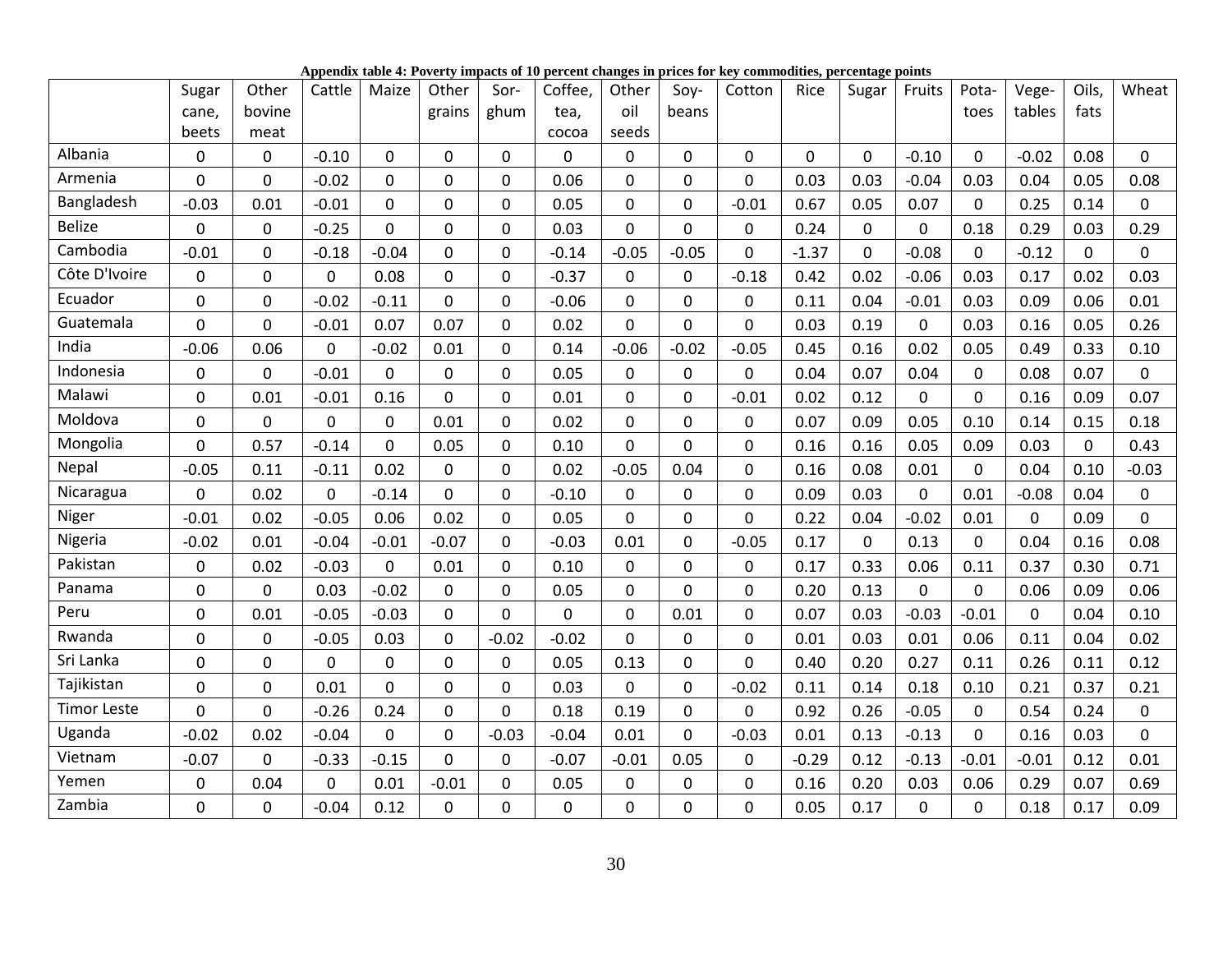|  |  |  |  | Appendix table 5: Gross reductions in the poverty headcount for key commodities, percentage points |  |
|--|--|--|--|----------------------------------------------------------------------------------------------------|--|
|  |  |  |  |                                                                                                    |  |

|                    | Sugar   |             | Other          |              |             |                  |                | Coffee,        |                |                |                |                |             |                | Oils     |                | Total   |
|--------------------|---------|-------------|----------------|--------------|-------------|------------------|----------------|----------------|----------------|----------------|----------------|----------------|-------------|----------------|----------|----------------|---------|
|                    | cane,   |             | bovine         |              |             |                  | Other          | tea,           |                |                |                |                | Pota-       | Vege-          | and      |                |         |
|                    | beets   | <b>Beef</b> | meat           | Cattle       | Fish        | Maize            | grains         | cocoa          | Cotton         | Rice           | Sugar          | Fruits         | toes        | tables         | fats     | Wheat          |         |
| Albania            | 0       | 0           | 0              | $\Omega$     | 0           | 0                | 0              | $\Omega$       | 0              | $\Omega$       | 0              | 0              | $\mathbf 0$ | 0              | 0        | $\Omega$       | 0       |
| Armenia            | 0       | 0           | $\mathbf 0$    | 0            | 0           | $\overline{0}$   | $\mathbf 0$    | $\overline{0}$ | $\overline{0}$ | $\overline{0}$ | $\overline{0}$ | $\mathbf 0$    | $-0.03$     | 0              | 0        | $-0.02$        | $-0.04$ |
| Bangladesh         | 0       | $-0.01$     | $\mathbf 0$    | 0            | 0           | $\mathbf 0$      | $\mathbf 0$    | $\mathbf 0$    | $-0.03$        | $-0.52$        | 0              | $-0.04$        | $\mathbf 0$ | 0              | 0        | $-0.11$        | $-0.49$ |
| <b>Belize</b>      | 0       | $\mathbf 0$ | $\mathbf 0$    | $\mathbf 0$  | 0           | $\mathbf 0$      | $\mathbf 0$    | 0              | 0              | $\mathbf 0$    | 0              | $\mathbf 0$    | $\mathbf 0$ | 0              | 0        | 0              | 0       |
| Cambodia           | 0       | $\mathbf 0$ | $\mathbf 0$    | 0            | 0           | $-0.01$          | $\mathbf 0$    | $\overline{0}$ | $\overline{0}$ | $\overline{0}$ | 0              | $\overline{0}$ | $\mathbf 0$ | 0              | $\Omega$ | 0              | $-0.01$ |
| Côte D'Ivoire      | 0       | $\mathbf 0$ | $\pmb{0}$      | $\mathbf 0$  | 0           | $\boldsymbol{0}$ | $\pmb{0}$      | $-0.27$        | $-0.5$         | $-0.01$        | 0              | $-0.01$        | $\pmb{0}$   | 0              | 0        | 0              | $-0.67$ |
| Ecuador            | 0       | $\mathbf 0$ | $\overline{0}$ | 0            | $-0.01$     | $\Omega$         | $\overline{0}$ | $-0.01$        | $\mathbf 0$    | $\mathbf 0$    | $\Omega$       | $-0.01$        | $\mathbf 0$ | $\overline{0}$ | $\Omega$ | 0              | $-0.01$ |
| Guatemala          | 0       | 0           | $\pmb{0}$      | 0            | 0           | $-0.03$          | 0              | $-0.01$        | $\overline{0}$ | 0              | 0              | 0              | $\pmb{0}$   | $-0.02$        | 0        | 0              | 0       |
| India              | 0       | $\mathbf 0$ | $\mathbf 0$    | $-0.01$      | 0           | $\mathbf{0}$     | $\mathbf 0$    | 0              | $-0.02$        | $-0.23$        | 0              | $-0.02$        | $\mathbf 0$ | 0              | 0        | $-0.12$        | $-0.41$ |
| Indonesia          | 0       | $\mathbf 0$ | $\pmb{0}$      | 0            | 0           | $\mathbf 0$      | $\mathbf 0$    | 0              | $\mathbf 0$    | $-0.25$        | 0              | $-0.01$        | $\mathbf 0$ | 0              | 0        | 0              | $-0.24$ |
| Malawi             | 0       | $\mathbf 0$ | $\pmb{0}$      | $-0.01$      | 0           | $-0.01$          | 0              | $\mathbf 0$    | $-0.01$        | $-0.07$        | 0              | $-0.01$        | $\mathbf 0$ | 0              | 0        | 0              | 0       |
| Moldova            | 0       | 0           | $\mathbf 0$    | 0            | 0           | $-0.01$          | 0              | $\mathbf 0$    | $\mathbf 0$    | $\mathbf 0$    | 0              | $\mathbf 0$    | $\mathbf 0$ | 0              | 0        | 0              | $-0.69$ |
| Mongolia           | 0       | $-0.1$      | $-2.18$        | $-0.14$      | 0           | $\Omega$         | $\overline{0}$ | $\Omega$       | 0              | $\Omega$       | $\Omega$       | $\Omega$       | $\mathbf 0$ | 0              | $\Omega$ | $\Omega$       | 0       |
| Nepal              | 0       | $\mathbf 0$ | $\mathbf 0$    | $-0.02$      | 0           | 0                | $\mathbf 0$    | $\mathbf 0$    | 0              | 0              | 0              | $-0.03$        | $\mathbf 0$ | 0              | $-0.02$  | $-0.05$        | $-0.06$ |
| Nicaragua          | 0       | 0           | $\mathbf 0$    | 0            | 0           | $-0.02$          | 0              | $-0.05$        | $\mathbf 0$    | $-0.02$        | 0              | $\mathbf 0$    | $\mathbf 0$ | $-1.65$        | $\Omega$ | 0              | $-1.59$ |
| Niger              | 0       | $\mathbf 0$ | $\pmb{0}$      | 0            | 0           | 0                | $-0.42$        | 0              | 0              | $\mathbf 0$    | 0              | $\mathbf 0$    | $\mathbf 0$ | 0              | 0        | 0              | $-0.31$ |
| Nigeria            | 0       | $\mathbf 0$ | $\overline{0}$ | 0            | 0           | $\mathbf 0$      | $-0.01$        | $-0.06$        | $-0.09$        | $-0.16$        | 0              | 0              | $\mathbf 0$ | $\overline{0}$ | $\Omega$ | 0              | $-0.29$ |
| Pakistan           | 0       | $\mathbf 0$ | $\mathbf 0$    | $\Omega$     | 0           | $\mathbf 0$      | 0              | $\Omega$       | 0              | 0              | 0              | $-0.03$        | $\mathbf 0$ | 0              | $\Omega$ | 0              | 0       |
| Panama             | 0       | $\mathbf 0$ | $\overline{0}$ | $-0.03$      | $\Omega$    | $\Omega$         | $\overline{0}$ | $\Omega$       | $\Omega$       | $\Omega$       | $\Omega$       | $-0.03$        | $\mathbf 0$ | $\overline{0}$ | $\Omega$ | $\Omega$       | $-0.07$ |
| Peru               | 0       | 0           | $\mathbf 0$    | 0            | $\Omega$    | $\Omega$         | $\mathbf 0$    | $\mathbf 0$    | 0              | $\Omega$       | 0              | $-0.01$        | 0           | 0              | 0        | $-0.01$        | 0       |
| Rwanda             | 0       | 0           | $\mathbf 0$    | $\mathbf{0}$ | 0           | $-0.02$          | $\overline{0}$ | $\mathbf 0$    | $\overline{0}$ | $\overline{0}$ | 0              | $\mathbf{0}$   | $\mathbf 0$ | $-0.04$        | 0        | 0              | $-0.03$ |
| Sri Lanka          | 0       | $\mathbf 0$ | $\mathbf 0$    | 0            | 0           | $\mathbf{0}$     | $\mathbf 0$    | $\mathbf 0$    | $\overline{0}$ | $-0.11$        | 0              | $-0.05$        | $\mathbf 0$ | 0              | 0        | $\overline{0}$ | $-0.05$ |
| Tajikistan         | 0       | $\mathbf 0$ | $\mathbf 0$    | $\Omega$     | 0           | 0                | $\overline{0}$ | $\Omega$       | $\mathbf 0$    | $-0.02$        | 0              | $\Omega$       | $-0.37$     | 0              | $\Omega$ | $-0.02$        | $-0.05$ |
| <b>Timor Leste</b> | 0       | 0           | $\mathbf 0$    | 0            | 0           | 0                | $\mathbf 0$    | $\mathbf 0$    | $\overline{0}$ | 0              | 0              | $\overline{0}$ | $\mathbf 0$ | 0              | $\Omega$ | 0              | 0       |
| Uganda             | $-0.04$ | $\mathbf 0$ | $\mathbf 0$    | $\Omega$     | $\mathbf 0$ | $-0.74$          | $\mathbf 0$    | $-0.13$        | $-0.13$        | $-0.05$        | $\Omega$       | $\Omega$       | $\mathbf 0$ | $-0.2$         | $\Omega$ | 0              | $-0.77$ |
| Vietnam            | 0       | $\mathbf 0$ | $\mathbf 0$    | 0            | 0           | $-0.7$           | $\mathbf 0$    | $\mathbf 0$    | $-0.03$        | $-2.14$        | 0              | $-0.01$        | $\mathbf 0$ | 0              | 0        | 0              | $-2.92$ |
| Yemen              | 0       | 0           | $\mathbf 0$    | 0            | 0           | $-0.01$          | 0              | 0              | 0              | $-0.01$        | 0              | $\mathbf 0$    | $\pmb{0}$   | 0              | 0        | 0              | $-0.01$ |
| Zambia             | 0       | 0           | $\mathbf 0$    | 0            | 0           | 0                | $\mathbf 0$    | 0              | 0              | 0              | 0              | 0              | 0           | 0              | 0        | 0              | 0       |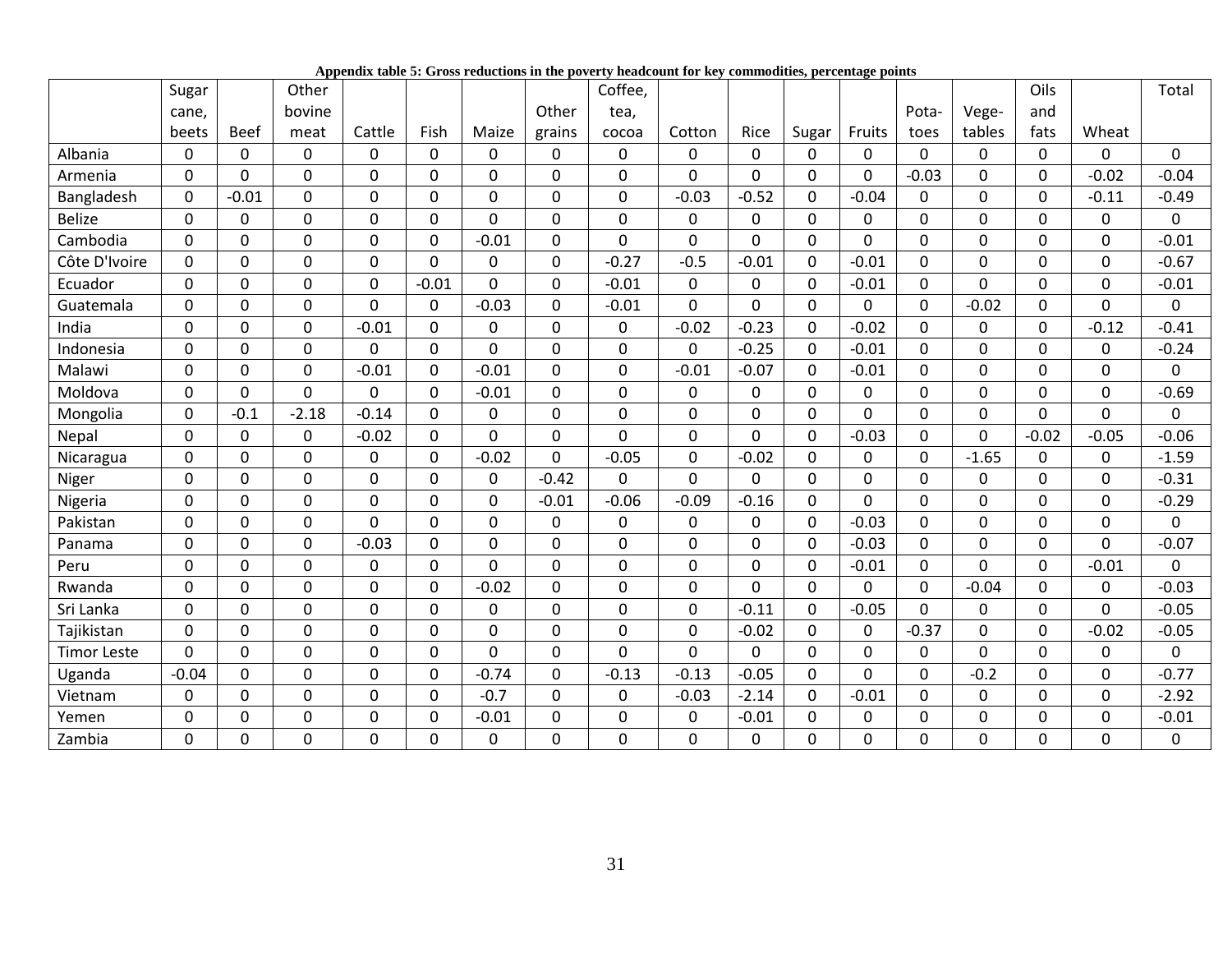|                    | Sugar       |                | Other       |             |             |                |                | Coffee      |                |             |              |                |             |        | Oils     |             | Total |
|--------------------|-------------|----------------|-------------|-------------|-------------|----------------|----------------|-------------|----------------|-------------|--------------|----------------|-------------|--------|----------|-------------|-------|
|                    | cane,       |                | bovine      |             |             |                | Other          | , tea,      |                |             |              |                | Pota-       | Vege-  | and      |             |       |
|                    | beets       | <b>Beef</b>    | meat        | Cattle      | Fish        | Maize          | grains         | cocoa       | Cotton         | Rice        | Sugar        | Fruits         | toes        | tables | fats     | Wheat       |       |
| Albania            | 0           | 0              | 0           | 0           | $\Omega$    | 0              | 0              | 0           | 0              | $\Omega$    | 0.08         | 0              | $\mathbf 0$ | 0      | 0.35     | 0.06        | 0.5   |
| Armenia            | $\Omega$    | 0.01           | $\Omega$    | $\Omega$    | $\Omega$    | $\Omega$       | $\overline{0}$ | 0.03        | $\Omega$       | $\Omega$    | 0.11         | 0.03           | 0.17        | 0      | 0.25     | 0.08        | 0.67  |
| Bangladesh         | 0           | 0.13           | 0           | $\Omega$    | $\Omega$    | $\Omega$       | $\Omega$       | 0           | 0              | 1.8         | 0.05         | $-0.02$        | 0           | 0      | 0.24     | 0.09        | 2.08  |
| <b>Belize</b>      | $\mathbf 0$ | $\mathbf{0}$   | $\mathbf 0$ | $\Omega$    | $\mathbf 0$ | 0              | $\mathbf 0$    | 0           | $\mathbf 0$    | $\mathbf 0$ | $\mathbf{0}$ | $\Omega$       | $\mathbf 0$ | 0      | $\Omega$ | 1.15        | 1.15  |
| Cambodia           | 0           | 0              | $\mathbf 0$ | 0           | 0           | $\mathbf 0$    | 0              | 0           | 0              | $\mathbf 0$ | 0            | 0.05           | 0           | 0      | $\Omega$ | 0           | 0.05  |
| Côte D'Ivoire      | $\mathbf 0$ | 0.02           | $\mathbf 0$ | $\mathbf 0$ | $\mathbf 0$ | $\mathbf 0$    | $\mathbf 0$    | 0           | $\overline{0}$ | 0.36        | 0.19         | 0.04           | $\mathbf 0$ | 0      | 0.02     | 0.16        | 0.67  |
| Ecuador            | $\mathbf 0$ | 0              | $\mathbf 0$ | $\Omega$    | $\mathbf 0$ | 0.01           | $\mathbf 0$    | 0           | 0              | 0           | 0            | 0.02           | $\mathbf 0$ | 0      | 0.04     | $\mathbf 0$ | 0.05  |
| Guatemala          | $\mathbf 0$ | $\mathbf{0}$   | $\mathbf 0$ | $\Omega$    | $\mathbf 0$ | 0.03           | 0.01           | $\mathbf 0$ | $\mathbf 0$    | $\Omega$    | 0.02         | $\Omega$       | $\mathbf 0$ | 0.07   | 0.02     | 1.4         | 1.5   |
| India              | $\mathbf 0$ | 0              | $\mathbf 0$ | 0.02        | 0           | 0              | 0              | 0           | 0              | 0.37        | 0.15         | 0.01           | $\pmb{0}$   | 0      | 0.47     | 0.19        | 1.19  |
| Indonesia          | $\mathbf 0$ | 0.01           | $\mathbf 0$ | 0           | $\mathbf 0$ | 0              | $\mathbf 0$    | $\mathbf 0$ | 0              | 0.47        | 0.08         | 0.02           | $\mathbf 0$ | 0      | 0.02     | 0           | 0.57  |
| Malawi             | $\mathbf 0$ | 0.01           | $\mathbf 0$ | 0           | $\mathbf 0$ | 0.05           | $\mathbf 0$    | 0           | 0              | 0.01        | 0.32         | $\mathbf 0$    | $\mathbf 0$ | 0      | 0.25     | 0.53        | 1.03  |
| Moldova            | $\mathbf 0$ | $\Omega$       | $\mathbf 0$ | $\Omega$    | $\mathbf 0$ | $\mathbf 0$    | 0.01           | 0.03        | $\mathbf 0$    | 0.03        | 0.16         | $\mathbf 0$    | $\mathbf 0$ | 0      | 0.11     | 0.04        | 1.37  |
| Mongolia           | $\mathbf 0$ | 0.05           | 0.82        | 0.09        | 0           | $\mathbf 0$    | 0.09           | 0.05        | 0              | 0.16        | 0.22         | $\mathbf 0$    | $\mathbf 0$ | 0      | 0        | 1.55        | 0.32  |
| Nepal              | $\Omega$    | 0.04           | $\mathbf 0$ | 0.04        | $\mathbf 0$ | 0              | $\mathbf 0$    | 0           | $\Omega$       | 0.02        | 0.04         | 0.02           | $\mathbf 0$ | 0      | 0.07     | 0.04        | 0.21  |
| Nicaragua          | $\mathbf 0$ | 0.02           | $\mathbf 0$ | 0           | $\mathbf 0$ | 0              | $\mathbf 0$    | 0.03        | 0              | 0.01        | 0.01         | 0.01           | $\pmb{0}$   | 1.89   | 0.28     | $\mathbf 0$ | 2.09  |
| Niger              | $\mathbf 0$ | $\mathbf 0$    | $\mathbf 0$ | $\mathbf 0$ | $\mathbf 0$ | 0              | 0.12           | $\mathbf 0$ | 0              | 0.07        | 0.15         | $\Omega$       | $\mathbf 0$ | 0      | 0.01     | 0.15        | 0.4   |
| Nigeria            | $\pmb{0}$   | 0.03           | $\mathbf 0$ | 0           | $\mathbf 0$ | $\overline{0}$ | 0.01           | 0.01        | 0              | 0.39        | $\mathbf 0$  | $\overline{0}$ | $\pmb{0}$   | 0      | 0.21     | 0.43        | 1.06  |
| Pakistan           | 0           | 0.02           | 0           | 0           | 0           | 0.02           | 0.02           | 0.04        | 0              | 0.24        | 0.02         | 0.03           | $\mathbf 0$ | 0      | 0.31     | 1.29        | 1.92  |
| Panama             | $\mathbf 0$ | 0              | $\mathbf 0$ | 0.01        | $\mathbf 0$ | $\mathbf 0$    | $\mathbf 0$    | 0.06        | 0              | $\mathbf 0$ | $\mathbf 0$  | 0.03           | $\mathbf 0$ | 0      | 0        | $\mathbf 0$ | 0.11  |
| Peru               | $\mathbf 0$ | 0              | $\mathbf 0$ | $\Omega$    | $\mathbf 0$ | 0              | $-0.01$        | $\Omega$    | $\mathbf 0$    | 0.03        | 0.02         | 0.03           | $\mathbf 0$ | 0      | 0.04     | 0.01        | 0.12  |
| Rwanda             | $\mathbf 0$ | 0              | $\mathbf 0$ | 0           | $\mathbf 0$ | 0.06           | $\mathbf 0$    | 0           | $\overline{0}$ | $\mathbf 0$ | $\mathbf 0$  | $\mathbf 0$    | $\pmb{0}$   | 0.14   | 0        | 0.04        | 0.22  |
| Sri Lanka          | $\mathbf 0$ | $\Omega$       | $\mathbf 0$ | $\Omega$    | $\mathbf 0$ | 0              | $\mathbf 0$    | 0           | 0              | 0.53        | 0.63         | $-0.02$        | $\mathbf 0$ | 0      | 0.1      | 0.32        | 1.49  |
| Tajikistan         | $\mathbf 0$ | 0.02           | $\mathbf 0$ | $\mathbf 0$ | $\mathbf 0$ | 0              | $\mathbf 0$    | 0.03        | 0              | 0.09        | 1.69         | $\Omega$       | $-0.07$     | 0      | 1.17     | 1.11        | 3.68  |
| <b>Timor Leste</b> | $\mathbf 0$ | $\mathbf 0$    | $\mathbf 0$ | $\mathbf 0$ | $\mathbf 0$ | 0.05           | $\mathbf 0$    | 0           | $\overline{0}$ | 0           | 0            | $\mathbf 0$    | $\mathbf 0$ | 0      | 0.07     | 0           | 0.12  |
| Uganda             | $\mathbf 0$ | 0              | $\mathbf 0$ | 0           | $\mathbf 0$ | 0.89           | $\mathbf 0$    | 0.05        | 0.02           | 0.05        | 0.23         | 0              | $\mathbf 0$ | 0.79   | 0.25     | 0.15        | 1.92  |
| Vietnam            | $\mathbf 0$ | $\overline{0}$ | $\mathbf 0$ | $\Omega$    | $\mathbf 0$ | $-0.06$        | $\mathbf 0$    | 0           | $-0.07$        | 1.86        | 0.02         | 0.06           | $\mathbf 0$ | 0      | 0.13     | 0.04        | 1.68  |
| Yemen              | $\mathbf 0$ | 0.01           | $\mathbf 0$ | 0           | $\mathbf 0$ | 0.01           | $\mathbf 0$    | 0           | 0              | 0.27        | 0.25         | 0.01           | $\pmb{0}$   | 0      | 0.07     | 0.2         | 0.81  |
| Zambia             | 0           | 0              | $\mathbf 0$ | 0           | 0           | 0              | $\Omega$       | 0           | 0              | 0.03        | 0.02         | $\Omega$       | 0           | 0      | 0.16     | 0.07        | 0.27  |

**Appendix table 6: Gross increases in poverty headcount for key commodities, percentage points**